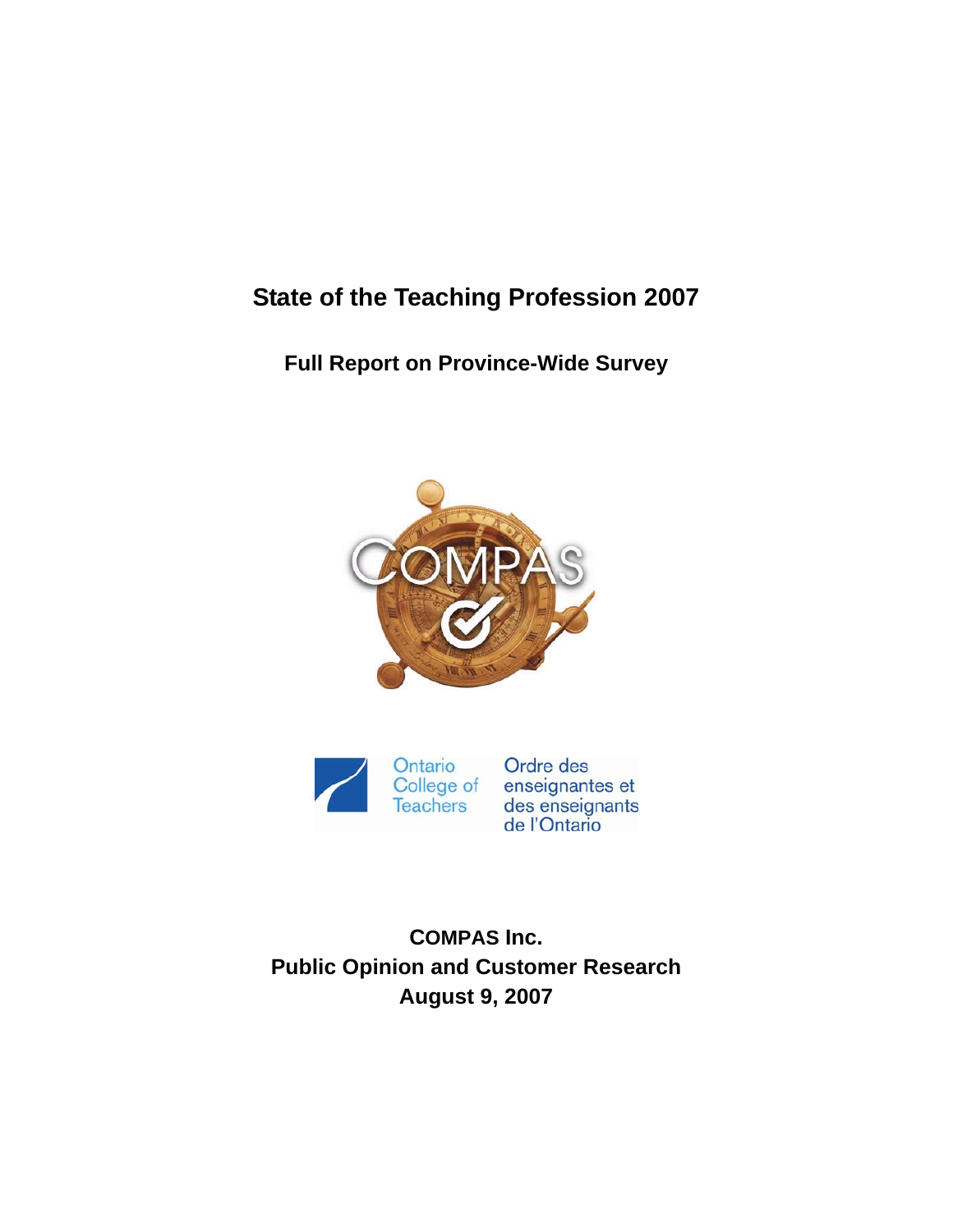# **Table of Contents**

| 2.0. Career Satisfaction, Career Challenges, and Retention5                                                                            |
|----------------------------------------------------------------------------------------------------------------------------------------|
|                                                                                                                                        |
| 2.2. Very High Satisfaction with Personal Aspects of Teaching,                                                                         |
| 2.3. Moderately Serious Challenges - Standardized Testing, Condition                                                                   |
| 2.4. French-Speaking Teachers Perceive Most Challenges as Less                                                                         |
| 2.5. Forecasting Retention - The Young Very Attached8                                                                                  |
|                                                                                                                                        |
| 3.1. How the Public Ranks the Professions, According to Teachers 10<br>3.2. The Desirability of Professional Designation 12            |
| 4.1. Changes in Quality over the Years - Teachers Divided with French                                                                  |
| 4.2. Classroom Caps and Consequences - Positive, Especially in the                                                                     |
| 5.0. The Oversupply Issue - Some Concern But Little Support for                                                                        |
|                                                                                                                                        |
| 6.1. Who Gets Bullied - More Reporting of Teachers than Students as<br>Targets; French-Speaking Teachers More Aware than Teachers as a |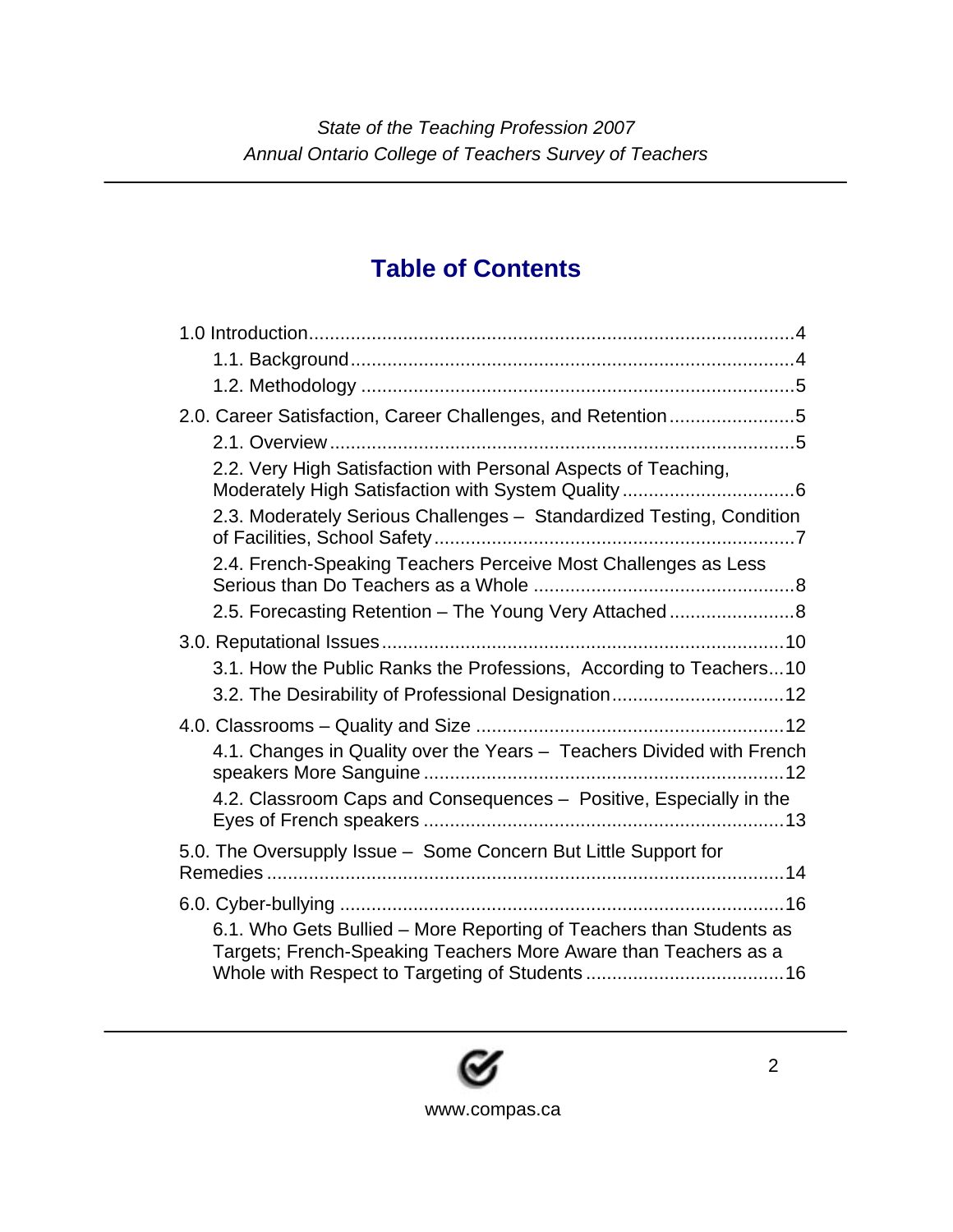| 6.2. Channels for Bullying – E-mail and Chat rooms Above All17                                                                        |     |
|---------------------------------------------------------------------------------------------------------------------------------------|-----|
| 6.3. Seriousness and Impact – None Extremely Serious and French-<br>Speaking Teachers Especially Apt to Discount the Impacts 18       |     |
| 6.4. School and Board Policies – Few Have Policies But Teachers Want                                                                  |     |
| 6.5. E-Mail Policies and Practices - Half of Schools/Boards Have<br>Formal Policies on Student E-Communication, a Fifth on Teacher E- |     |
| 6.6. Teachers' Actual E-Mail Practices - Rare to Students, Infrequent                                                                 | 23  |
|                                                                                                                                       |     |
|                                                                                                                                       |     |
|                                                                                                                                       |     |
| 7.3. The Unique Experiences of French-Speaking Teachers27                                                                             |     |
|                                                                                                                                       | .28 |
|                                                                                                                                       |     |

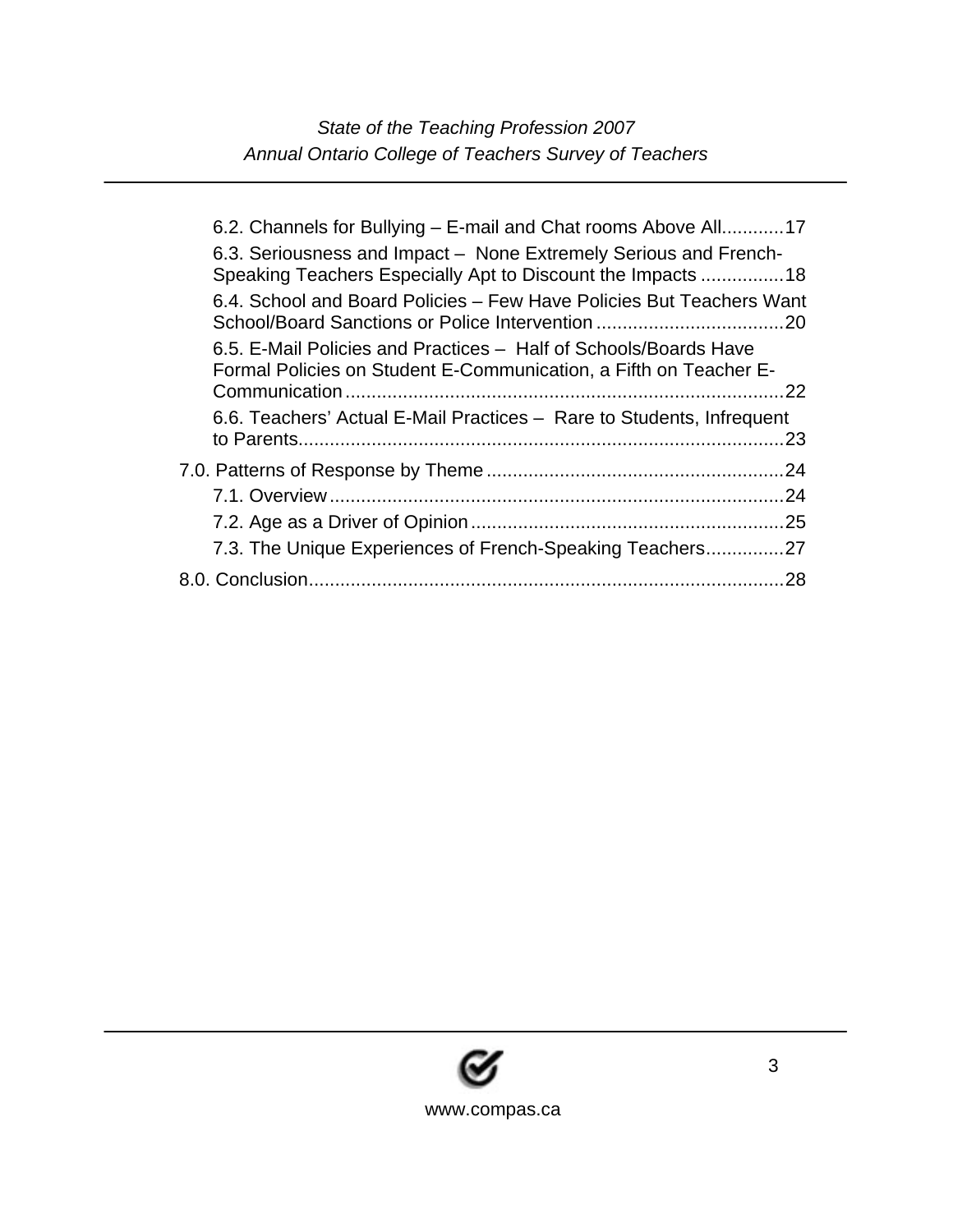## **1.0 Introduction**

### **1.1. Background**

The fifth annual Ontario College of Teachers survey of the profession is part of an ongoing program to report on teachers' assessments of the state of teaching and education in the province. This 2007 survey explores such themes as:

- $\Box$  The satisfaction of teachers...what makes them satisfied;
- $\Box$  Challenges...which are more serious than others;
- $\Box$  Retention... what is the prognosis and what are the drivers;
- $\Box$  Reputational issues... how much do teachers feel they are respected in society, and is commensurate with their professional achievements;
- $\Box$  The desirability of a professional designation;
- $\Box$  How has quality in the classroom changed in the last few years;
- $\Box$  Classroom caps have they been implemented and with what effect;
- $\Box$  Over-supply what do teachers think of the situation and what should be done;
- $\Box$  The reality of cyber-bullying who gets bullied;
- $\Box$  How is it done what are the roles of e-mail, chat rooms, and other channels;
- $\Box$  How serious is cyber-bullying and what are its actual impacts on teachers and students;
- $\Box$  How many schools and boards actually have policies on the matter?
- $\Box$  What is the ideal policy and should police be involved?

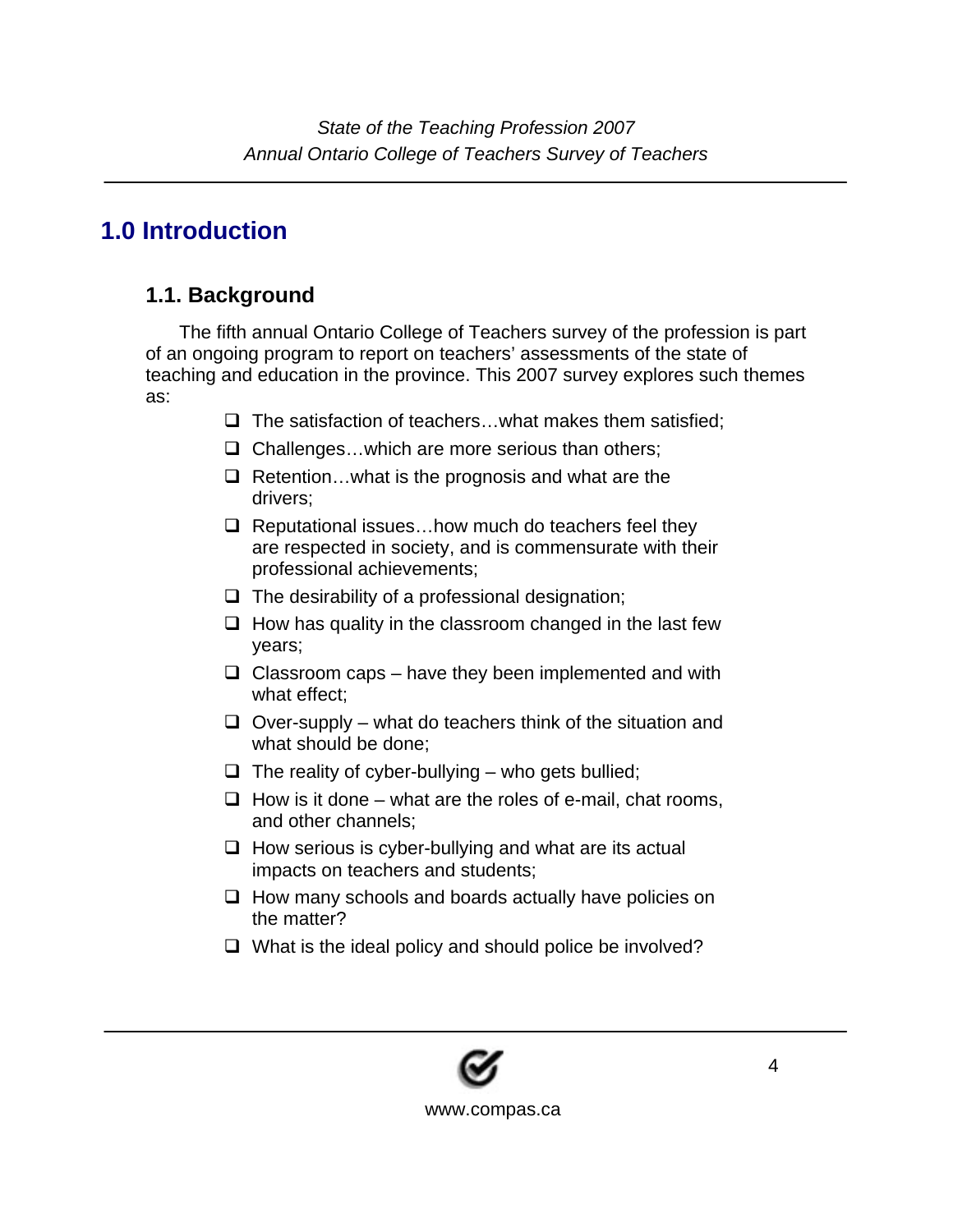- $\Box$  How many schools and boards have policies on student e-communication and on teachers e-mailing students; and
- $\Box$  How many teachers e-mail parents and students.

Cutting across these themes, we explore for patterns of opinion by age, gender, education and other factors.

### **1.2. Methodology**

The Ontario College of Teachers commissioned COMPAS to undertake a representative sample survey of 1000 teachers. Conducted bilingually by professional interviewers using computer-assisted telephone interviewing (CATI) technology, the survey was completed in a three week period towards the end of July.

French-speaking teachers, who constitute 5.9% of the profession in the province, were over-sampled (n=256) to elicit a large enough sample for statistically confident comparisons. The French-speaking share of respondents was down-weighted to their normal share of the teaching population when calculating results for teachers as a whole.

The sample as a whole may be deemed accurate to within approximately 3.5 percentage points 19 times out of 20. The French-speaking sub-sample may be deemed accurate to within 6.2 percentage points 19 times out of 20.

The principal investigators on this study were Dr. Conrad Winn and Tamara Gottlieb.

## **2.0. Career Satisfaction, Career Challenges, and Retention**

#### **2.1. Overview**

This section on careers issues explores the satisfaction of teachers with various aspects of their occupational situation relating to job satisfaction, job challenges, and retention. Later sections explore reputational matters,

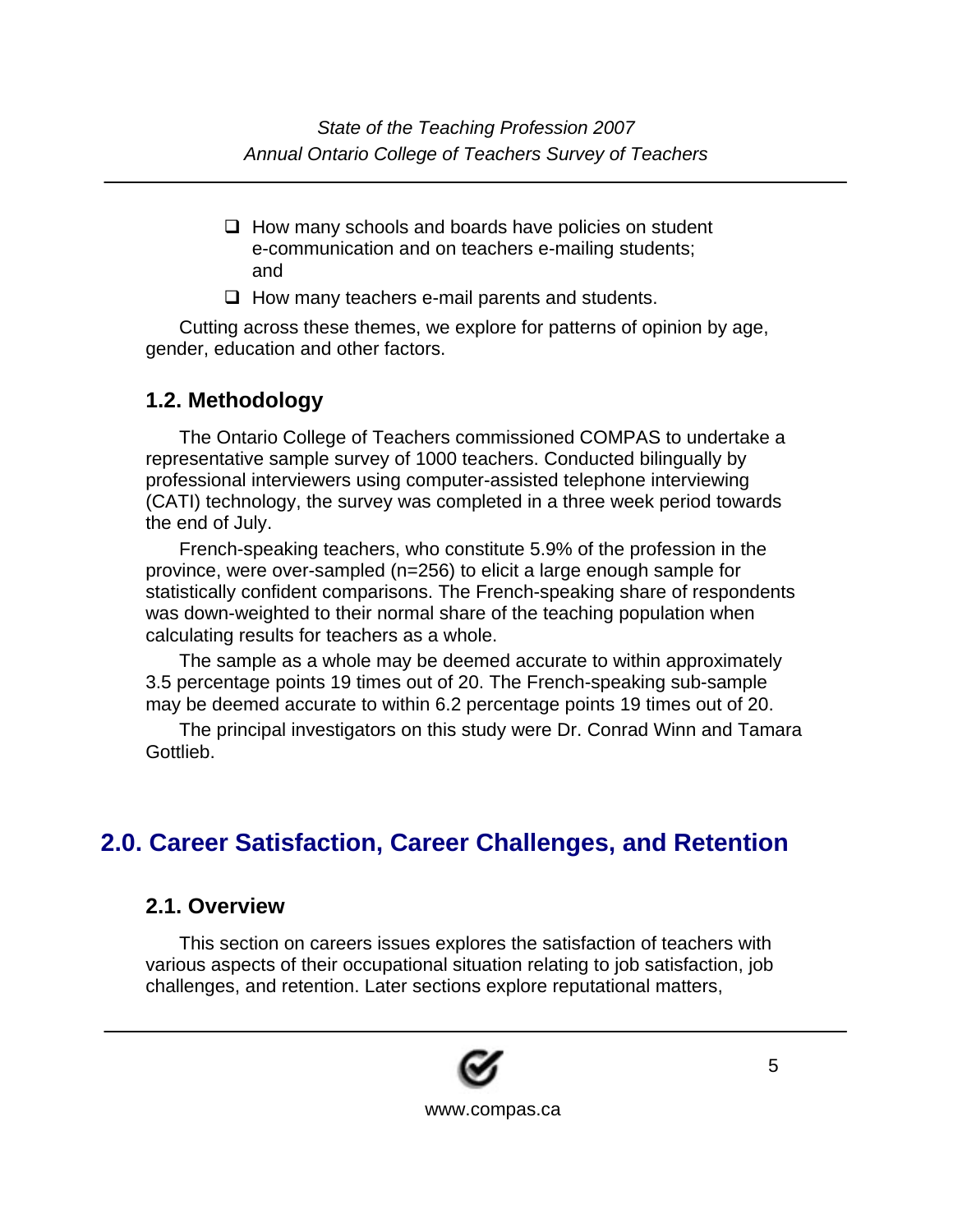classroom size, and over-supply. These are followed by extensive reporting on the broad issue of cyber-bullying and e-communication.

### **2.2. Very High Satisfaction with Personal Aspects of Teaching, Moderately High Satisfaction with System Quality**

Ontario teachers are very highly satisfied with most aspects of their occupation but are less so with the quality of Ontario's education system. They are especially satisfied with their careers and the jobs they are doing while virtually as satisfied with their individual schools and the teaching profession as a whole, as shown in table 2.2. They appear to be somewhat less satisfied with the quality of Ontario's education system but satisfied nonetheless.

Opinion is homogeneous irrespective of language, age, gender, or place of training of the teacher respondents.

|                                           | Mean | 5  | 4  | 3  | 2 |                | <b>DNK</b> |
|-------------------------------------------|------|----|----|----|---|----------------|------------|
| <b>All Teachers</b>                       |      |    |    |    |   |                |            |
| Your teaching career                      | 4.2  | 39 | 44 | 11 | 3 | $\overline{2}$ |            |
| The job you are personally doing          | 4.1  | 34 | 44 | 11 | 4 | 2              | 5          |
| The school you work in                    | 4.0  | 36 | 34 | 16 | 5 | $\overline{2}$ | 7          |
| The teaching profession as a whole        | 3.9  | 23 | 50 | 22 | 3 | 1              | $\star$    |
| The quality of Ontario's education system | 3.5  | 8  | 46 | 37 | 6 | $\overline{2}$ |            |
| <b>French-Speaking Teachers</b>           |      |    |    |    |   |                |            |
| Your teaching career                      | 4.2  | 41 | 44 | 9  | 3 |                | 2          |
| The job you are personally doing          | 4.1  | 33 | 49 | 11 | 3 | 4              | 3          |
| The school you work in                    | 4.1  | 38 | 36 | 17 | 4 | $\mathbf{2}$   | 5          |
| The teaching profession as a whole        | 3.8  | 18 | 53 | 23 | 4 | 1              |            |
| The quality of Ontario's education system | 3.6  | 8  | 55 | 31 | 5 |                | $\star$    |

| Table 2.2: (Q1) On a 5-point scale where 1 means very                |
|----------------------------------------------------------------------|
| dissatisfied and 5, very satisfied, please tell me how satisfied you |
| are with [ROTATE]                                                    |

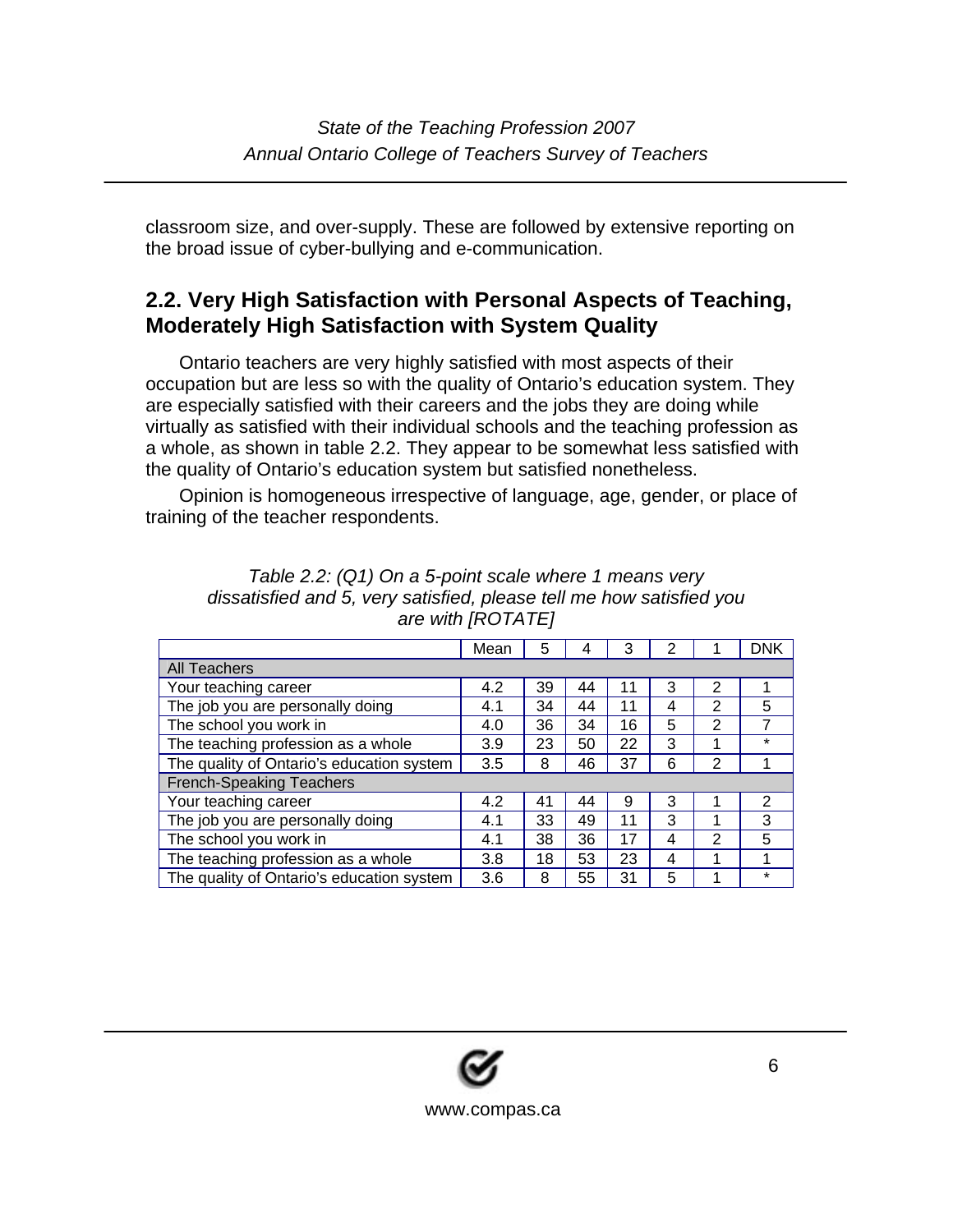#### **2.3. Moderately Serious Challenges – Standardized Testing, Condition of Facilities, School Safety**

None of eleven challenges presented to respondents by interviewers were judged to be extremely serious. Several emerge as moderately serious. Nominally in the lead are standardized testing, the condition of school facilities, and school safety, as shown in table 2.3.

At the bottom of the list of challenges are lack of respect for the profession and integration of children with specialized needs. Respondents do not perceive these challenges as especially serious.

|                                                               | Mean | 5  | 4  | 3  | $\overline{2}$ | 1  | <b>DNK</b> |
|---------------------------------------------------------------|------|----|----|----|----------------|----|------------|
| <b>All Teachers</b>                                           |      |    |    |    |                |    |            |
| Standardized testing                                          | 2.9  | 11 | 18 | 31 | 20             | 17 | 4          |
| Condition of school facility                                  | 2.9  | 12 | 20 | 31 | 23             | 14 | $\star$    |
| School safety                                                 | 2.9  | 9  | 22 | 31 | 23             | 15 | $\star$    |
| Classroom management                                          | 2.8  | 8  | 20 | 32 | 28             | 13 | $\star$    |
| Inadequate time for classroom instruction                     | 2.8  | 10 | 18 | 28 | 28             | 15 |            |
| Lack of resources                                             | 2.8  | 7  | 19 | 31 | 27             | 15 | 1          |
| Professional development to support<br>diversified classrooms | 2.8  | 6  | 20 | 34 | 26             | 12 | 2          |
| Lack of parental support                                      | 2.7  | 6  | 17 | 33 | 26             | 17 |            |
| Unrealistic expectations                                      | 2.6  | 4  | 15 | 32 | 29             | 19 | 1          |
| Lack of respect for the profession                            | 2.5  | 4  | 16 | 29 | 32             | 19 | $\star$    |
| Integration of children with specialized<br>l needs           | 2.5  | 6  | 12 | 27 | 29             | 25 |            |

| Table 2.3: (Q2) Seriousness of Challenges facing Schools in |
|-------------------------------------------------------------|
| Ontario $\frac{1}{5}$ very serious, 1 the opposite)         |

 $1$  Please score the seriousness of each of the following challenges confronting schools in Ontario today, using a 5-point scale where 5 means the most serious challenge and 1, the opposite. RANDOMIZE

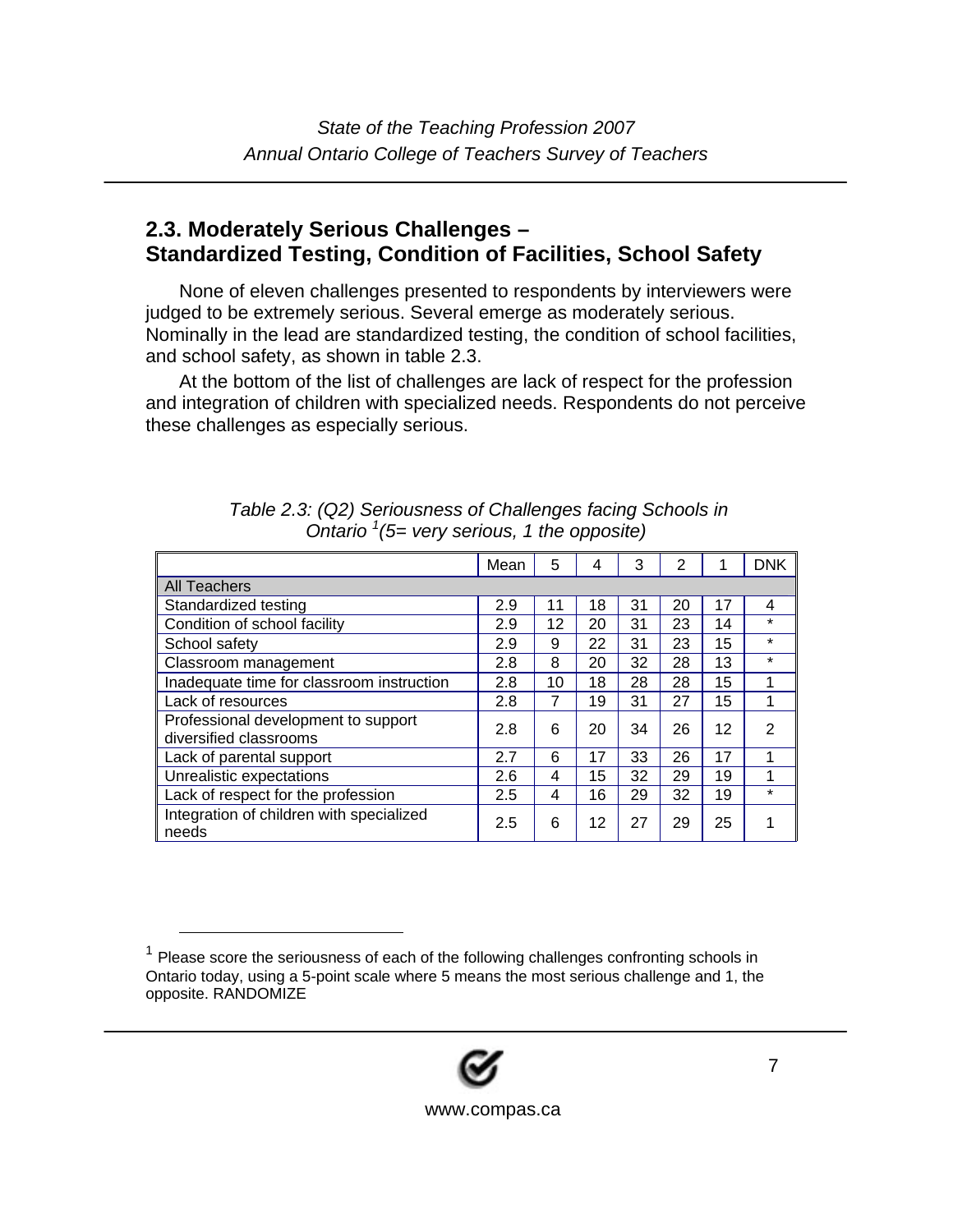| <b>French-Speaking Teachers</b>                               |     |    |    |    |    |    |          |
|---------------------------------------------------------------|-----|----|----|----|----|----|----------|
| Standardized testing                                          | 2.8 | 14 | 12 | 30 | 26 | 15 | 4        |
| Condition of school facility                                  | 2.5 | 6  | 11 | 33 | 31 | 20 | $\star$  |
| School safety                                                 | 2.5 | 6  | 13 | 33 | 25 | 23 | $\star$  |
| Classroom management                                          | 2.2 | 3  | 8  | 22 | 35 | 32 | 0        |
| Inadequate time for classroom instruction                     | 2.2 | 6  | 7  | 25 | 29 | 33 | 0        |
| Lack of resources                                             | 2.4 | 7  | 12 | 25 | 27 | 29 | 0        |
| Professional development to support<br>diversified classrooms | 2.4 | 5  | 9  | 28 | 34 | 23 | 2        |
| Lack of parental support                                      | 2.5 | 7  | 11 | 30 | 27 | 25 | $\star$  |
| Unrealistic expectations                                      | 2.3 | 4  | 9  | 27 | 31 | 28 | 2        |
| Lack of respect for the profession                            | 2.5 | 7  | 11 | 32 | 25 | 25 | $\Omega$ |
| Integration of children with specialized<br>needs             | 2.2 | 4  | 12 | 20 | 26 | 39 | 0        |

### **2.4. French-Speaking Teachers Perceive Most Challenges as Less Serious than Do Teachers as a Whole**

French-speaking teachers share the concern of English-speaking teachers about standardized testing. They both see the issue as somewhat of a serious challenge facing schools in the province. French speakers also share the common estimates of the magnitude of the challenges represented by lack of parental support and lack of respect for the profession. But French-speaking teachers see all of the remaining challenges on the list as less serious than do English-speaking teachers. On these remaining eight items, the French speakers' scores are significantly lower than for teachers as a whole.<sup>2</sup>

## **2.5. Forecasting Retention – The Young Very Attached**

Given the high levels of satisfaction expressed by teachers, one might expect high rates of likely retention. Indeed, high percentages of respondents indicate no plans to retire or declare that they plan to remain teachers in five



 $2$  Significant at the 0.05 level.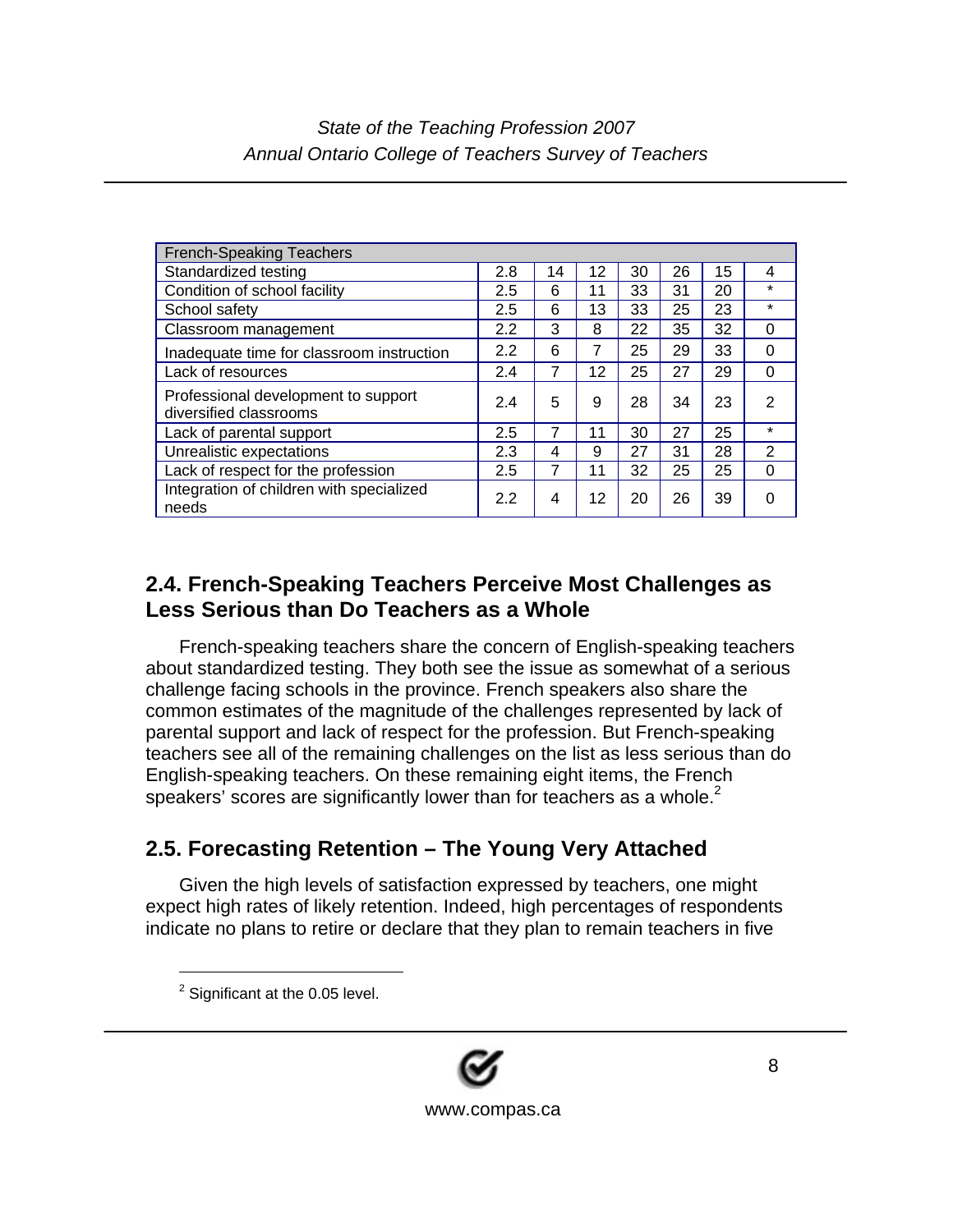years, as shown in tables 3.5a and b. The likely of staying in the profession is especially high among those under 50 years of age, as shown in table 2.5c.

Theoretically one might expect retention rates to be lower among those who are experiencing negative aspects of their jobs. For example, one might expect lower retention among those who perceive some challenges as especially serious or who have been experiencing cyber-harassment. We did extensive analysis of the data and found no patterns worthy of reporting. Among the few teachers under 50 years of age who are less than certain they will remain in the profession, it would seem as if considerations outside this survey or beyond teaching will determine whether they remain.

|                               | All Teachers | French-Speaking Teachers |
|-------------------------------|--------------|--------------------------|
| Verv                          | 66           | 65                       |
| Somewhat                      | 13           | 13                       |
| Not really                    |              |                          |
| Not at all                    | 12           | 13                       |
| Has left for other occupation |              | $\star$                  |
| DNK                           |              |                          |

*Table 2.5a How likely is it that you will be a teacher in five years' time<sup>3</sup> ?* 

*Table 2.5b 4)* How likely are you to retire within five years<sup>4</sup>?

|                   |    | 2007 All Teachers   2007 French-Speaking Teachers   2006 All Teachers |    |
|-------------------|----|-----------------------------------------------------------------------|----|
| Verv              |    |                                                                       |    |
| Somewhat          |    |                                                                       |    |
| Not really        |    |                                                                       |    |
| Not at all        | 69 | 62                                                                    | 67 |
| <b>Is Retired</b> |    | $\star$                                                               |    |
| DNK               |    | ÷                                                                     |    |

 $3$  Thinking about how your career might develop over the next five years, how likely is it that you will be a teacher in five years' time? ROTATE POLES

<sup>&</sup>lt;sup>4</sup> Question wording for 2007.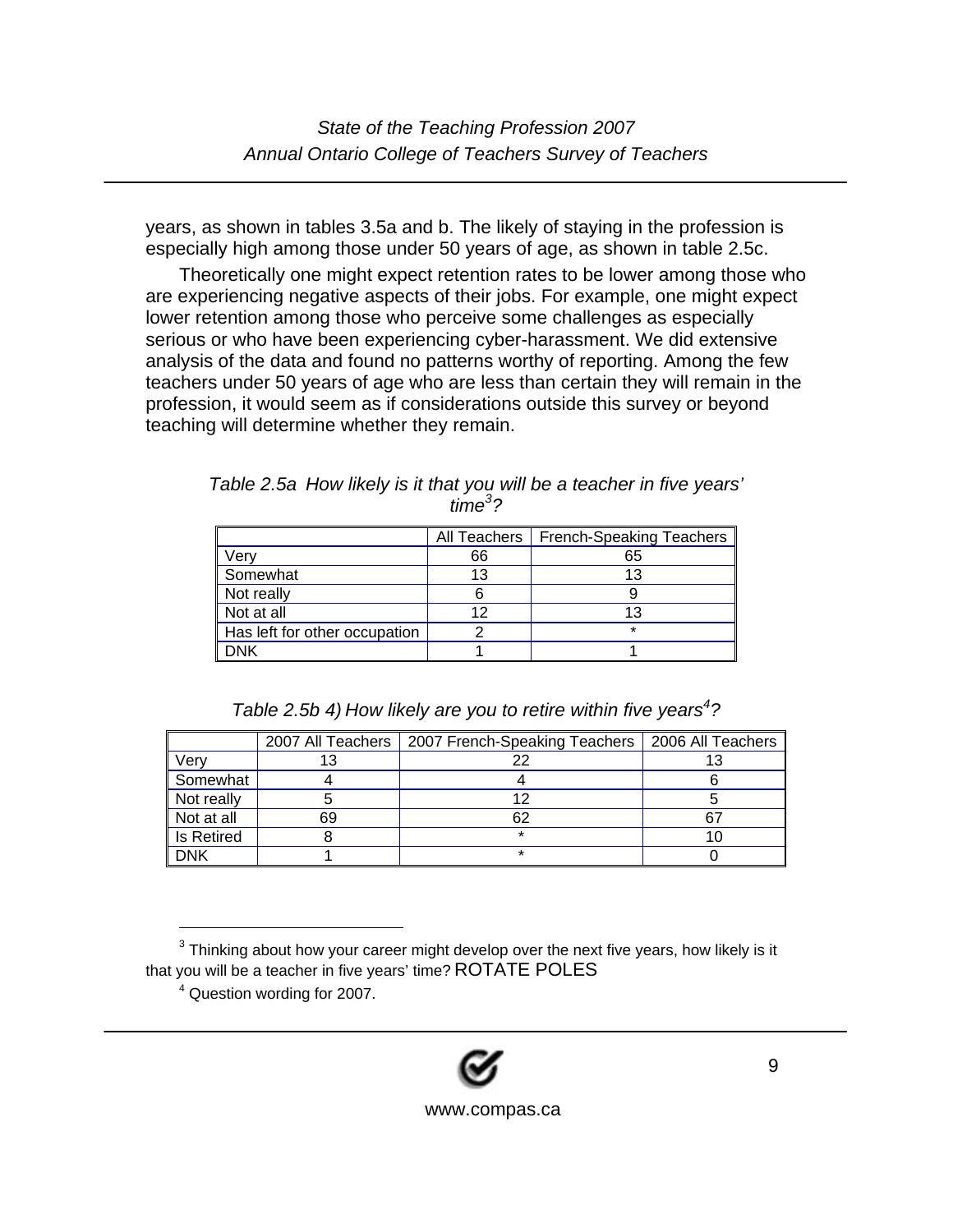|                                           |    |    | 18-34 years   35-49 years   50-65+ years | Total |
|-------------------------------------------|----|----|------------------------------------------|-------|
| Very likely being a teacher in five years | 85 | 81 | 34                                       | 68    |
| Somewhat                                  | 12 | 12 | 17                                       | 13    |
| Not Really                                |    |    | 13                                       | 6     |
| Not at All                                |    |    | 36                                       | 12    |

#### *Table 2.5c: Likelihood of being a Teacher in the Next Five Years by Age*

# **3.0. Reputational Issues**

### **3.1. How the Public Ranks the Professions, According to Teachers**

Asked to rank order the public's respect for six occupations, teachers tend to see these professions as grouped in three classes – physicians at the top, accountants, lawyers, and teachers in the middle, and real estate agents and insurance agents at the bottom. As shown in table 3.1a, doctors earn a grand score of +96, calculated by adding the first and second rankings and then subtracting the fifth and six. Insurance agents are at the bottom with a grand score of -80.

French-speaking teachers resemble teachers as a whole in estimates of the public's judgments except for a hint that French-speaking teachers may estimate public perceptions of lawyers more favourably and those of accountants, less so. French speakers resemble closely teachers as a whole in their estimates of whether teachers elicit the respect they deserve, as shown in table 3.1b. Among teachers as a whole, those who feel that teachers earn recognition commensurate with their qualifications have an edge over those who do not, as shown in table 3.1b.

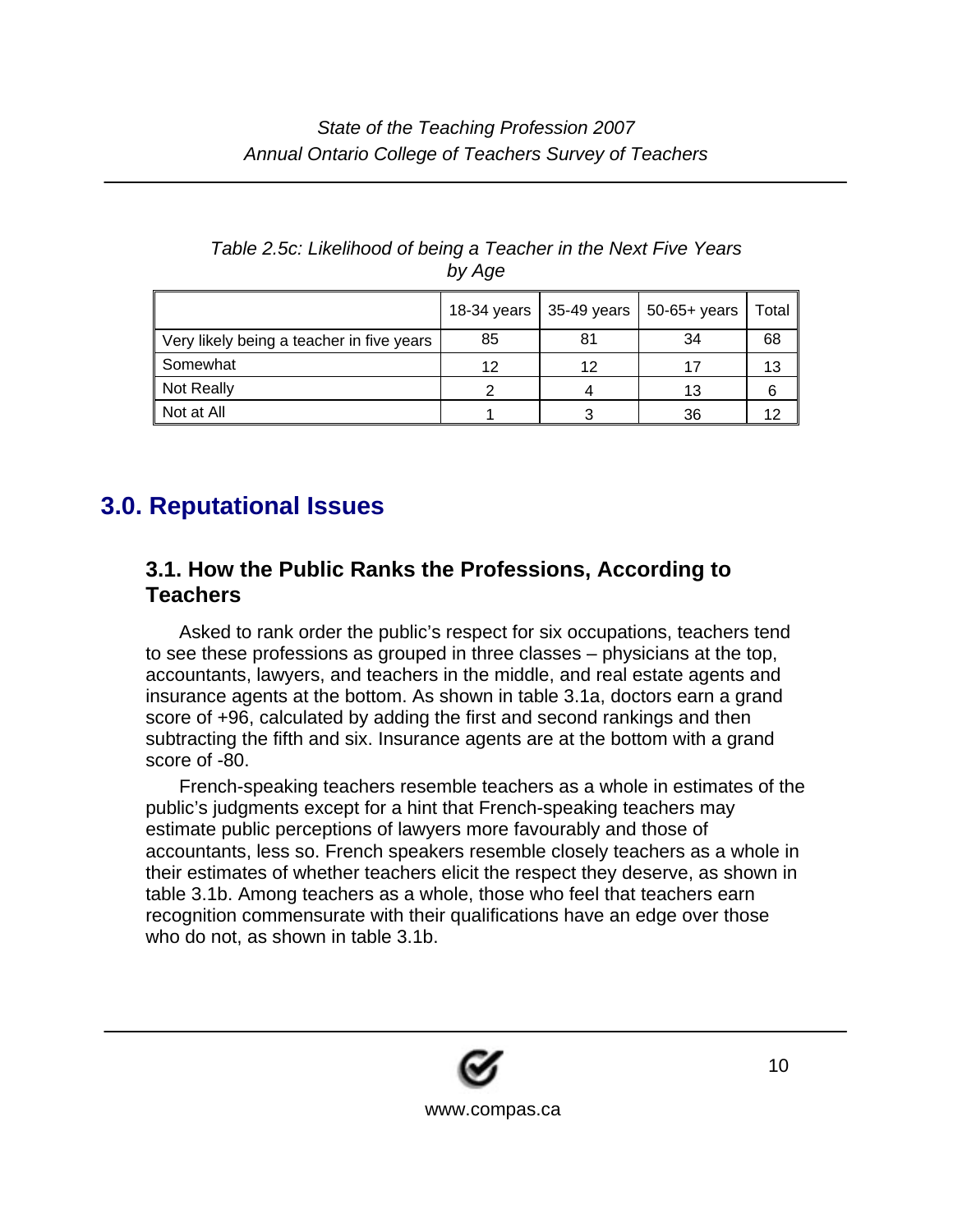### *State of the Teaching Profession 2007 Annual Ontario College of Teachers Survey of Teachers*

| <b>PROFESSION</b>               | Grand Score <sup>6</sup> | 4 <sub>st</sub> | $2^{nd}$       | 3 <sup>rd</sup> | $4^{\text{th}}$ | 5 <sup>th</sup> | $6^{\text{th}}$ | NA.      |
|---------------------------------|--------------------------|-----------------|----------------|-----------------|-----------------|-----------------|-----------------|----------|
| All Teachers                    |                          |                 |                |                 |                 |                 |                 |          |
| Doctors                         | 96                       | 89              | 8              | $\overline{2}$  | 1               | $\star$         | 1               | 0        |
| Accountants                     | 24                       | 4               | 27             | 36              | 27              | 5               | 2               | $\star$  |
| Lawyers                         | 17                       | 3               | 38             | 20              | 16              | 9               | 15              | $\star$  |
| Teachers                        | 16                       | 3               | 25             | 33              | 26              | 7               | 5               | 0        |
| <b>Real Estate Agents</b>       | -75                      | $\star$         | 2              | 6               | 15              | 42              | 35              | $\Omega$ |
| <b>Insurance Agents</b>         | -80                      | $\star$         | 1              | 3               | 15              | 37              | 44              | $\star$  |
| <b>French-Speaking Teachers</b> |                          |                 |                |                 |                 |                 |                 |          |
| Doctors                         | 90                       | 82              | 10             | 6               | 1               | 0               | 2               | 0        |
| Accountants                     | 12                       | 5               | 18             | 31              | 35              | 6               | 5               | $\Omega$ |
| Lawyers                         | 37                       | 7               | 47             | 18              | 12              | 6               | 11              | $\Omega$ |
| Teachers                        | 9                        | 5               | 19             | 35              | 26              | $\overline{7}$  | 8               | 0        |
| <b>Real Estate Agents</b>       | $-77$                    | 0               | $\overline{2}$ | 6               | 14              | 39              | 40              | $\star$  |
| <b>Insurance Agents</b>         | $-77$                    | 1               | 3              | 5               | 11              | 42              | 39              | $\Omega$ |

*Table 3.1a: (Q5) Perceived Ranking of Professions<sup>5</sup>*

| Table 3.1b: (Q6) Do Teachers Get Commensurate Recognition |
|-----------------------------------------------------------|
| for their Contributions?'                                 |

|                       | All Teachers | <b>French-Speaking Teachers</b> |
|-----------------------|--------------|---------------------------------|
| Definitely            | 14           | 13                              |
| Probably              | 42           | 40                              |
| Probably Not          | 27           | 32                              |
| <b>Definitely Not</b> | 15           | 14                              |
| DNK                   |              | $\star$                         |

 $5$  The following are a list of widely known professionals. Please rank them in order of most to least respected by the public RANDOMIZE

 $^6$  The grand score was calculated by adding the first and second rankings and then subtracting the fifth and six. E.g. Doctors 89+8-0-1=96

l

 $<sup>7</sup>$  Do you perceive licensed teachers as receiving professional recognition in the community</sup> that is commensurate with their education and contributions?

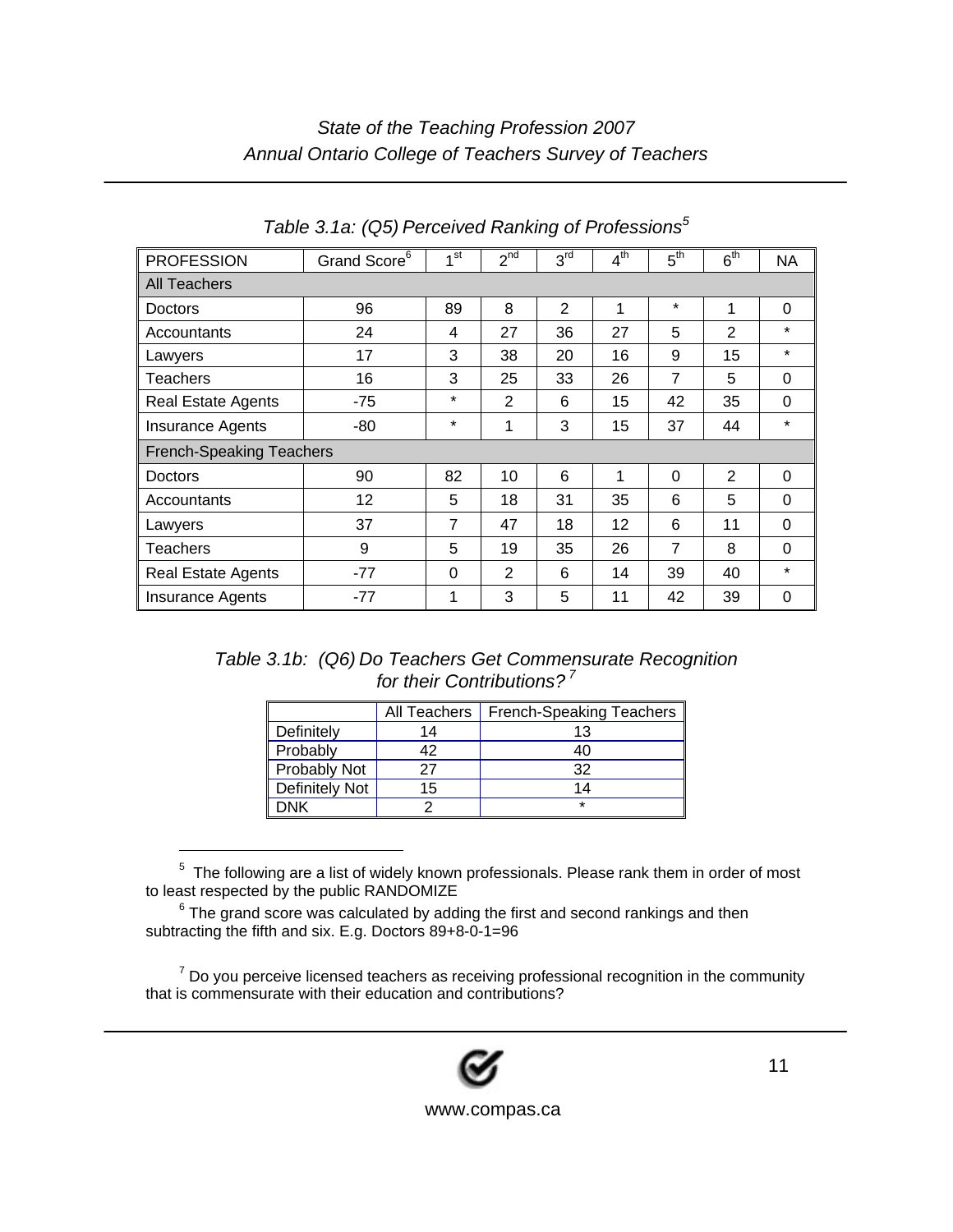### **3.2. The Desirability of Professional Designation**

Asked whether teachers should be assigned a professional designation akin to that of doctors and nurses, opposition outnumbers support by about 2:1, as shown in 3.2. Among French-speaking teachers, opposition is especially strong, indeed significantly stronger than among teachers as a whole.

*Table 3.2: (Q7) Support for Professional Designation for Teachers<sup>8</sup> (5= strongly favour, 1 the opposite)* 

|                          | Mean |    |  |  |  |
|--------------------------|------|----|--|--|--|
| All Teachers             |      | 16 |  |  |  |
| French-Speaking Teachers | 2.2  | 15 |  |  |  |

# **4.0. Classrooms – Quality and Size**

l

### **4.1. Changes in Quality over the Years – Teachers Divided with French Speakers More Sanguine**

Teachers were asked if classroom quality had improved, remained the same, or deteriorated over the past five years. Opinions are widely varying with an essentially three-way split, as shown in table 4.1. French-speaking teachers differ sharply from the others. Among only French-speaking teachers, those who see improvement outnumber more than 2:1 those who see deterioration.

<sup>&</sup>lt;sup>8</sup> As you may know, licensed doctors have the professional designation MD and licensed nurses have the professional designation RN. Using a 5-point scale where 5 means strongly favour and 1, the opposite, to what extent do you favour a professional designation for licensed teachers? UNPROMPTED DNK=9

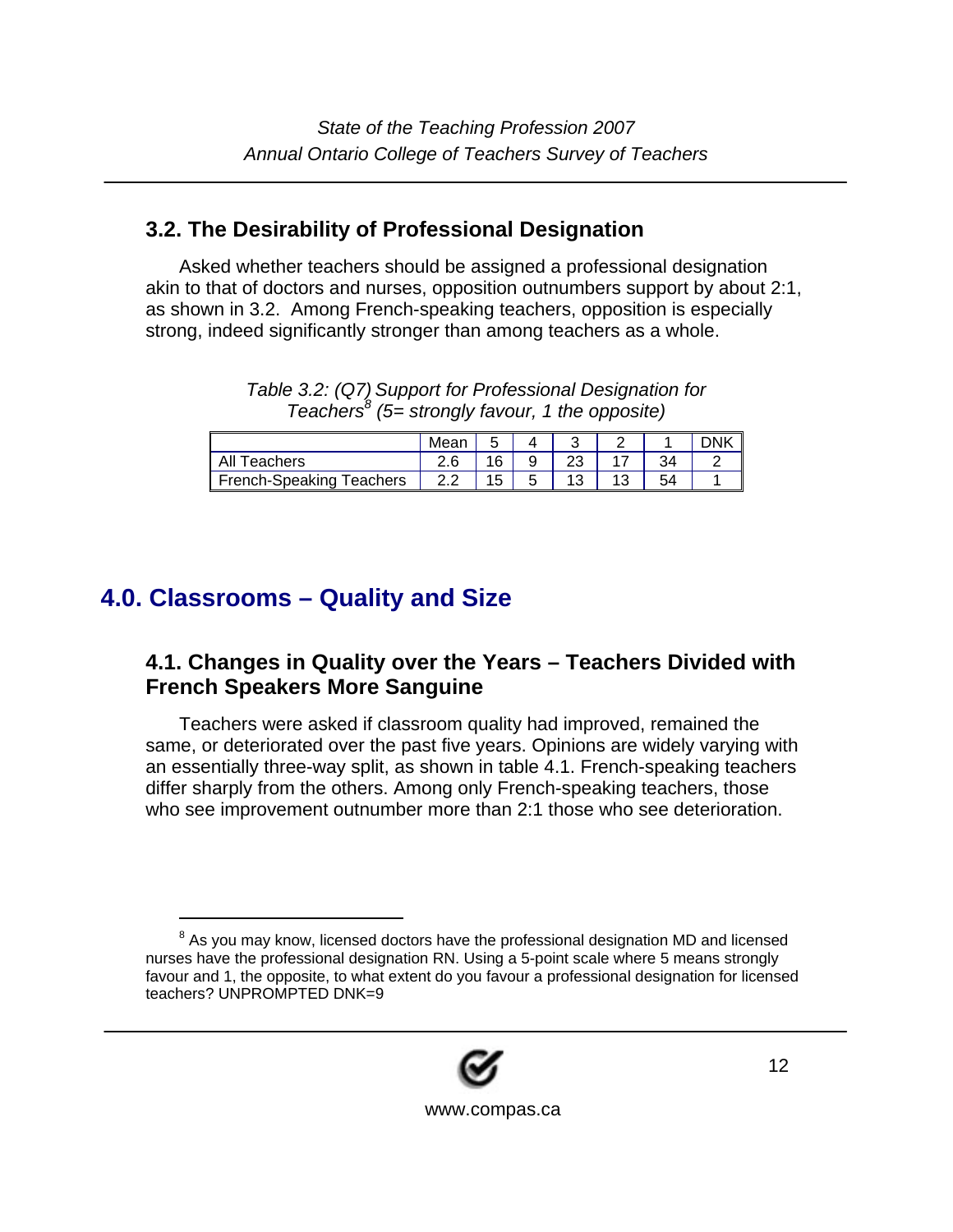|                        | All Teachers | <b>French-Speaking Teachers</b> |
|------------------------|--------------|---------------------------------|
| Improved               |              |                                 |
| <b>Stayed the Same</b> | 31           |                                 |
| Declined               |              |                                 |
| DNK/NR                 |              |                                 |

*Table 4.1: [Compared to 5 Years Ago, Has Classroom Quality…]<sup>9</sup>* 

### **4.2. Classroom Caps and Consequences – Positive, Especially in the Eyes of French Speakers**

Primary caps were implemented and with positive effects (tables 4.2a, b), say most teachers, especially French speakers (significant at the 0.05 level).

|                |    | All Teachers   French-Speaking Teachers |
|----------------|----|-----------------------------------------|
| Definitely     | 35 | 30                                      |
| Probably       | 31 | 35                                      |
| Probably not   | 12 | 15                                      |
| Definitely not | 10 | 13                                      |
| UNPROMPTED DNK | 14 |                                         |

*Table 4.2a: [Have Primary Class Caps Been Implemented?]10* 

*Table 4.2b: [Has the Effect Been Positive?]<sup>11</sup>*

|                | All Teachers | French-Speaking Teachers |
|----------------|--------------|--------------------------|
| Definitely     | 44           | 59                       |
| Probably       | 24           | 25                       |
| Probably not   | 10           |                          |
| Definitely not |              |                          |
| UNPROMPTED DNK | 16           |                          |

 $^{9}$  (Q8) So far as you can tell, compared to 5 years ago has classroom quality...

 $10$  (Q9) Insofar as you can tell, has the policy of a primary class size cap been implemented in practice?

 $11$  (Q10) Insofar as you can tell, has the policy of a primary class size cap of 20 students had a positive effect on the quality of teaching in the system?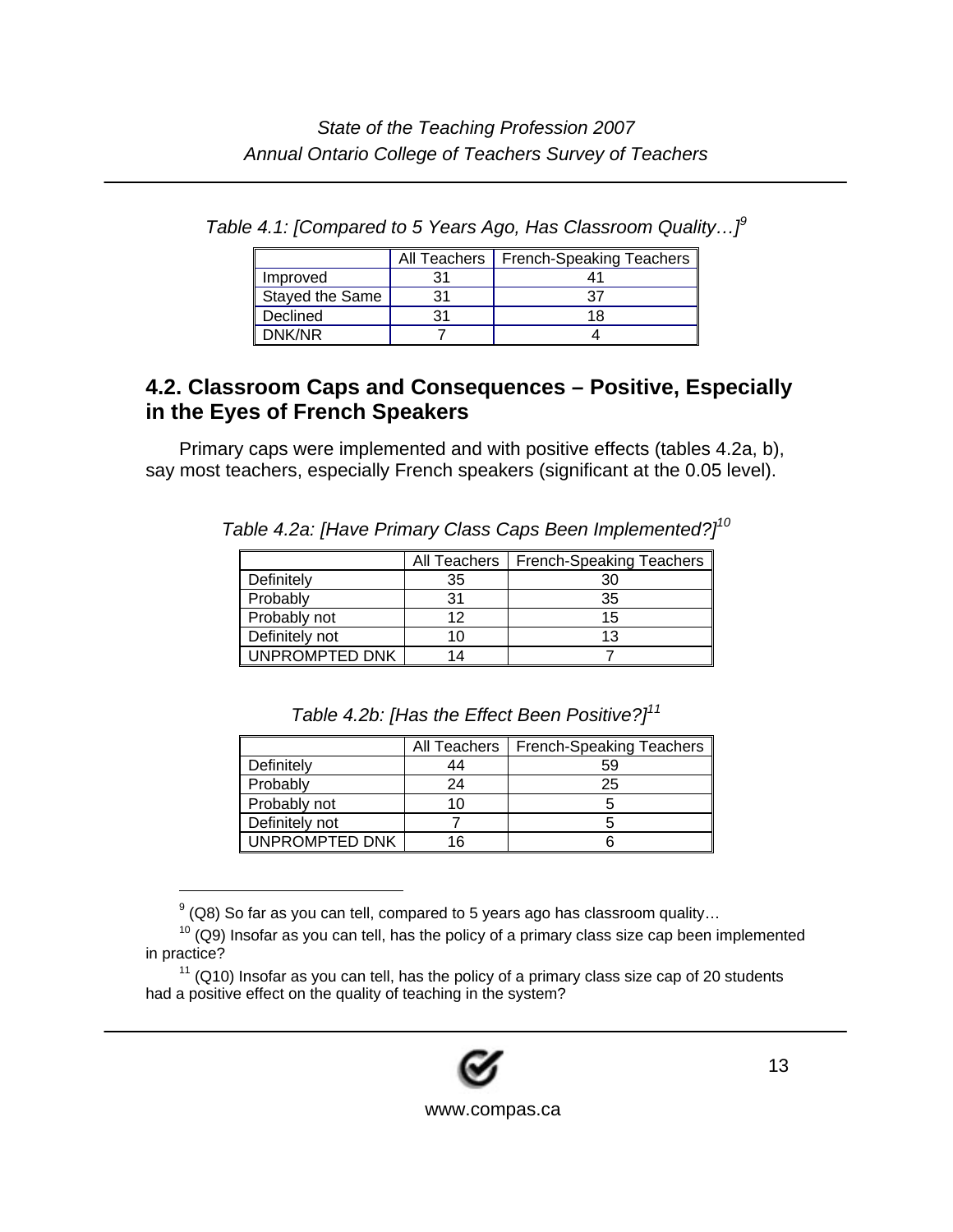## **5.0. The Over-Supply Issue – Some Concern But Little Support for Remedies**

Teachers as a whole tend to see the oversupply of teachers issue as moderately or half serious, as shown in table 5a. On the one hand, the average score is in the middle range. On the other hand, among teachers with extreme scores on the matter (scores of 5 or 1), those who strongly deny its seriousness outnumber almost 2:1 those who strongly assert its seriousness.

On the margins, French speakers may see the issue as more serious than teachers as a whole, as shown in table 5a. Yet, French-speaking teachers report a lower level of awareness (statistically significant) of the issue, as shown in table 5b.

Both among teachers as a whole and French speakers in specific, few would deem it important to control the number of newly licensed teachers, as shown in table 5c. Few would support a targeted enrolment strategy, as shown in table 5d.

|                                    | Mean |    |    |    | <b>JNIK</b> |
|------------------------------------|------|----|----|----|-------------|
| Teachers                           | ົ    | 12 | つつ | 23 |             |
| French-Speaking<br><b>Teachers</b> | 3.1  | 30 |    |    |             |

*Table 5a: (Q11) Seriousness of Oversupply Issue*<sup>12</sup> (5 = very *serious, 1 the opposite)* 



 $12$  Using a 5-point scale where 5 means very serious and 1, the opposite, to what extent is there an oversupply issue of teachers facing the profession?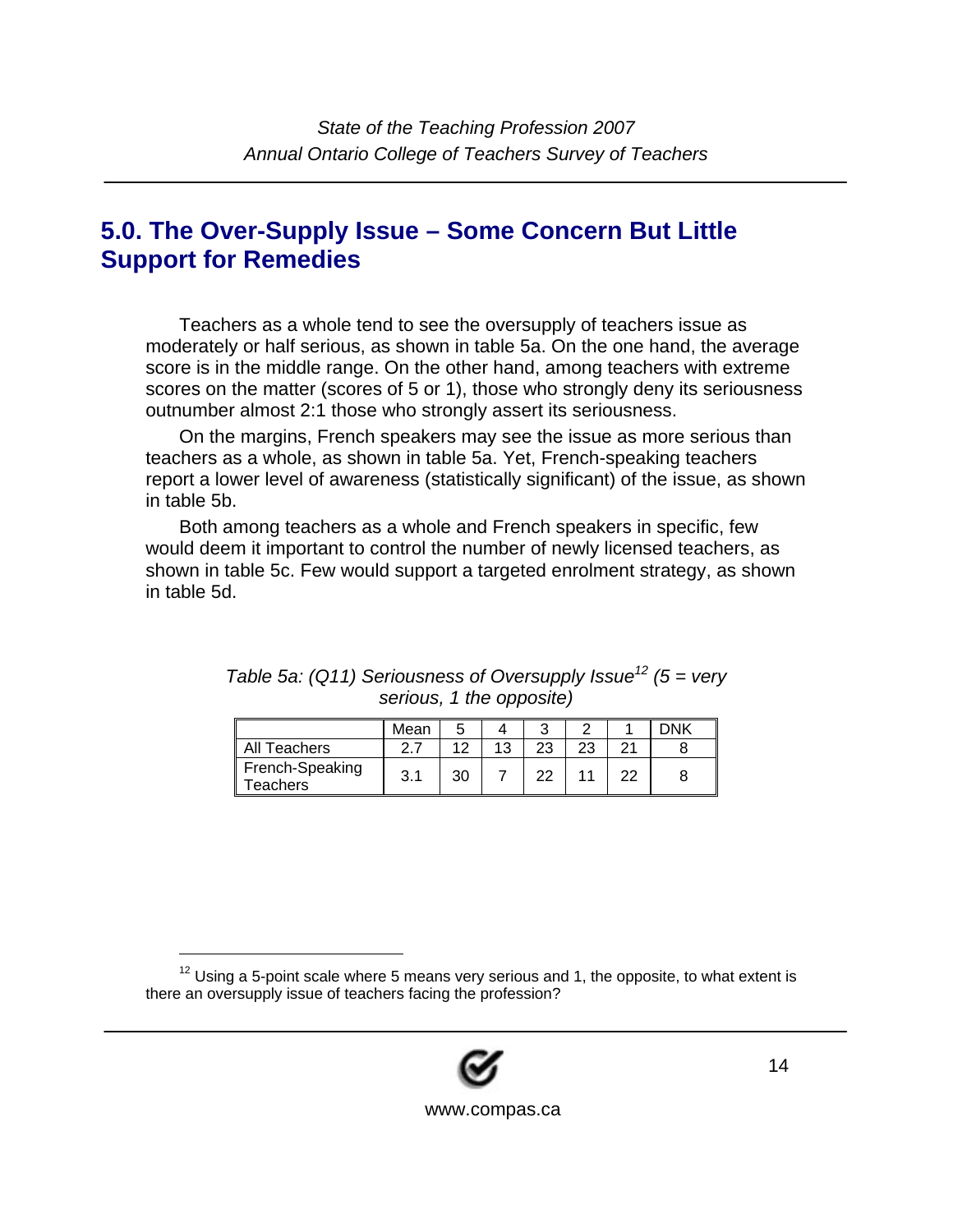|                     | All Teachers | French-Speaking<br><b>Teachers</b> |
|---------------------|--------------|------------------------------------|
| Very aware of this  | 33           | 11                                 |
| Somewhat aware      | 34           | 24                                 |
| Not really aware    | 19           | 36                                 |
| Or not at all aware | 13           | 27                                 |
| UNPROMPTED DNK      |              |                                    |

*Table 5b: (Q12) Awareness of Oversupply13*

*Table 5c: (Q13) How important is it for the system to control the number of newly licensed teachers to a volume that the system can absorb? (5= very important, 1 the opposite)* 

|                          | Mean |  |    |  |
|--------------------------|------|--|----|--|
| All Teachers             |      |  | റമ |  |
| French-Speaking Teachers |      |  |    |  |

*Table 5d: (Q14) There are apparently shortages of teachers in French, math, science and technology. To what extent would you support a targeted enrolment strategy at faculties of education? (5 = strongly support, 1 the opposite)* 

|                                 | Mear   |  |    |          |  |
|---------------------------------|--------|--|----|----------|--|
| All<br>Teachers                 | $\sim$ |  |    |          |  |
| <b>French-Speaking Teachers</b> | 1 Q    |  | 15 | 52<br>vu |  |

 $13$  There are reports of 8,000 more new teachers being licensed each year in Ontario than the number of teachers retiring from the profession. Would you say you are very aware of this, somewhat aware, not really aware, or not at all aware, UNPROMPTED DNK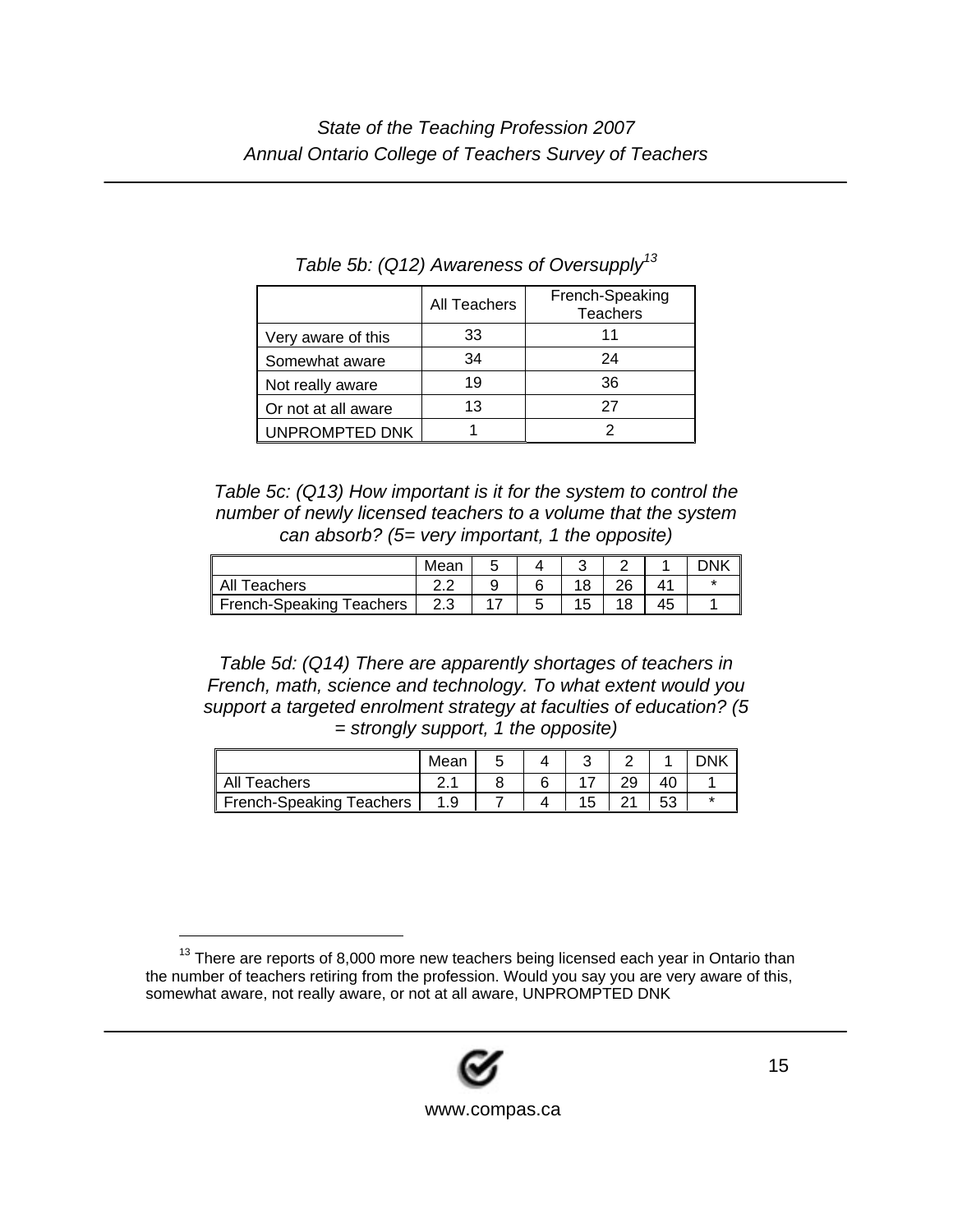## **6.0. Cyber-bullying**

l

### **6.1. Who Gets Bullied – More Reporting of Teachers than Students as Targets; French-Speaking Teachers More Aware than Teachers as a Whole with Respect to Targeting of Students**

Cyber-bullying is a widespread phenomenon in the school system. Almost all teachers (84%) definitely report being the object of it, as shown in table 6.1a. In varying degrees, most teachers report being aware of other teachers or administrators experiencing it. Somewhat fewer know of their students' having experienced it. Fewer still report experiences among students in the teacher's school.

|                                                    | Mean | 5  | 4  | 3  | 2  |    | <b>DNK</b>     |
|----------------------------------------------------|------|----|----|----|----|----|----------------|
| <b>All Teachers</b>                                |      |    |    |    |    |    |                |
| Yourself personally                                | 4.7  | 84 | 3  | 3  | 2  | 5  | 4              |
| Other teachers or<br>administrators in your school | 3.7  | 41 | 16 | 11 | 9  | 12 | 11             |
| Your students                                      | 3.3  | 33 | 11 | 14 | 12 | 18 | 11             |
| Students in your school                            | 2.7  | 16 | 13 | 19 | 17 | 25 | 10             |
| All French Speaking Teachers                       |      |    |    |    |    |    |                |
| Yourself personally                                | 4.7  | 84 | 5  | 4  | 3  | 3  | $\overline{2}$ |
| Other teachers or<br>administrators in your school | 4.1  | 52 | 14 | 11 | 7  | 7  | 10             |
| Your students                                      | 3.8  | 45 | 9  | 17 | 13 | 7  | 9              |
| Students in your school                            | 3.4  | 29 | 11 | 24 | 14 | 12 | 10             |

*Table 6.1a: (Q15.1) To what extent have each of the following people experienced cyber-bullying? (5=definitely experienced cyber-bullying and one the opposite)14*

<sup>&</sup>lt;sup>14</sup> This question wording was preceded by the following set-up explanation: "As you know there's been some talk in the media about cyber bullying, where students publish obscene or defamatory pictures or statements online for the purpose of hurting others."

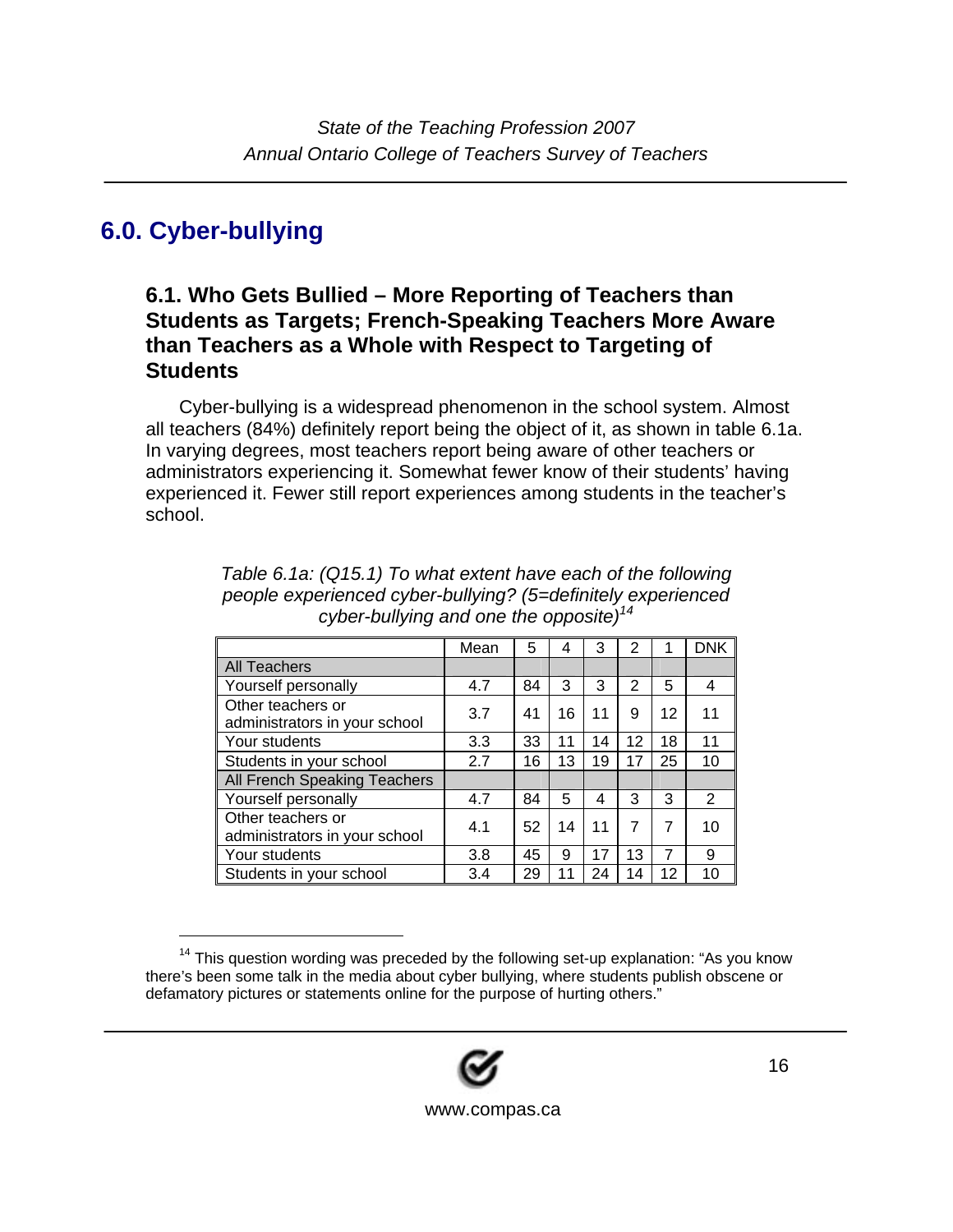French-speaking teachers seem to have more direct or indirect experience of cyber-bullying than teachers as a whole. French-speaking teachers are significantly more likely to be aware of their own students or students in their school experiencing it. Among those teaching secondary school, French speakers are significantly more likely to have experienced it directly or to know of other teachers with that experience than in the case of teachers as a whole (see table 6.1b).

|                                                    | Mean | 5  | 4  | 3  | 2  |    | <b>DNK</b> |
|----------------------------------------------------|------|----|----|----|----|----|------------|
| All Secondary School Teachers                      |      |    |    |    |    |    |            |
| Yourself personally                                | 4.6  | 84 | 3  | 5  | 3  | 5  | 0          |
| Other teachers or<br>administrators in your school | 3.2  | 25 | 23 | 15 | 17 | 20 | O          |
| Your students                                      | 2.8  | 20 | 15 | 20 | 18 | 28 | 0          |
| Students in your school                            | 2.5  | 9  | 14 | 22 | 21 | 34 | 0          |
| All French Speaking Secondary School Teachers      |      |    |    |    |    |    |            |
| Yourself personally                                | 4.8  | 93 | 0  |    | 0  | 0  | $\Omega$   |
| Other teachers or<br>administrators in your school | 3.6  | 38 | 19 | 19 | 13 | 13 | ი          |
| Your students                                      | 3.3  | 21 | 21 | 29 | 21 | 7  | ∩          |
| Students in your school                            | 2.9  | 14 | 7  | 43 | 21 | 14 | U          |

*Table 6.1b: 15.2) [Secondary School Teachers' Experience of Being a Victim of Cyber-bullying]* 

## **6.2. Channels for Bullying – E-mail and Chat rooms Above All**

Bullying is disseminated through all channels with e-mail and chat rooms (bashboards) predominating while personal voting booth websites are at the bottom, as shown in table 6.2a. The observations of French-speaking teachers are slightly different with virtually as much emphasis on e-mail and chat rooms along with significantly less on personal websites and text messaging.

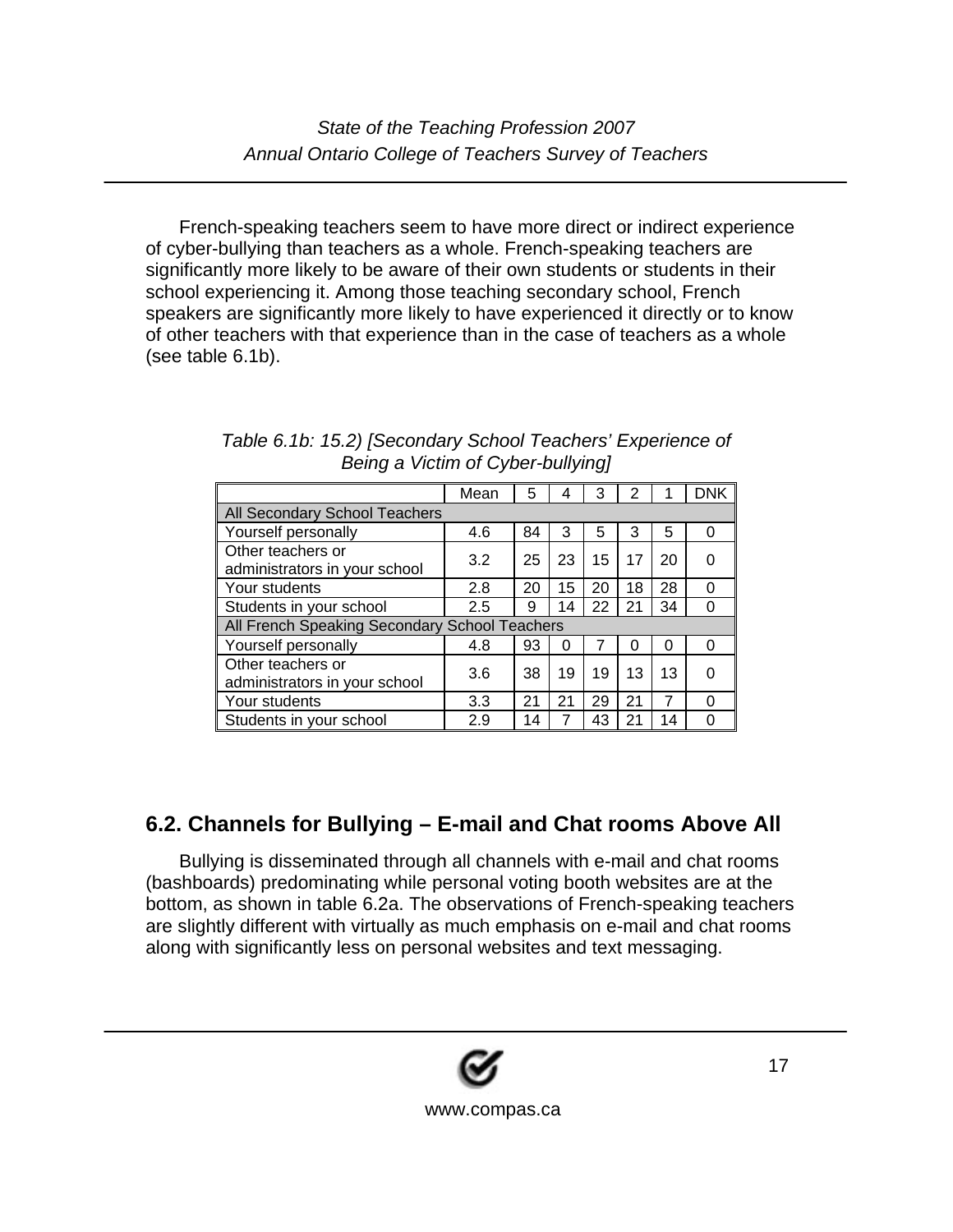|                                     | All Teachers | <b>French-Speaking Teachers</b> |
|-------------------------------------|--------------|---------------------------------|
| E-mail                              | 45           | 39                              |
| Chat room or bashboard content      | 44           | 34                              |
| Content personal web sites or blogs | 32           | 12                              |
| Text messaging                      | 31           | 15                              |
| Photographs or video clips          | 19           | 14                              |
| Personal voting booth web sites     | 15           | 9                               |
| <b>DNK</b>                          | 26           | 36                              |

#### *Table 6.2a: (Q16) Thinking of those incidents of cyber-bullying, have they typically taken the form of: (Record all that apply)*

#### **6.3. Seriousness and Impact – None Extremely Serious and French-Speaking Teachers Especially Apt to Discount the Impacts**

Teachers tend to see the impacts as not especially serious, as shown in table 6.3a. Asked to score the impact of cyber-bullying on such behaviours as teachers' leaving the profession or students' dropping out of school, respondents tend not to ascribe high impacts, as shown in table 6.3b.

Nonetheless, even when modest numbers of teachers report serious impacts, this can involve sizeable numbers of teachers or students. For example, 8% of teachers see criticism of a teacher's clothing, appearance or mannerisms as highly serious (score of 5). This is not a large percentage but a sizeable, absolute number of teachers would take this position. By the same token, 20% of teachers are certain that cyber-bullying contributes to teachers leaving the profession and 12% that it contributes to students dropping out of school. Once again, these are small percentages but very large numbers in absolute terms.

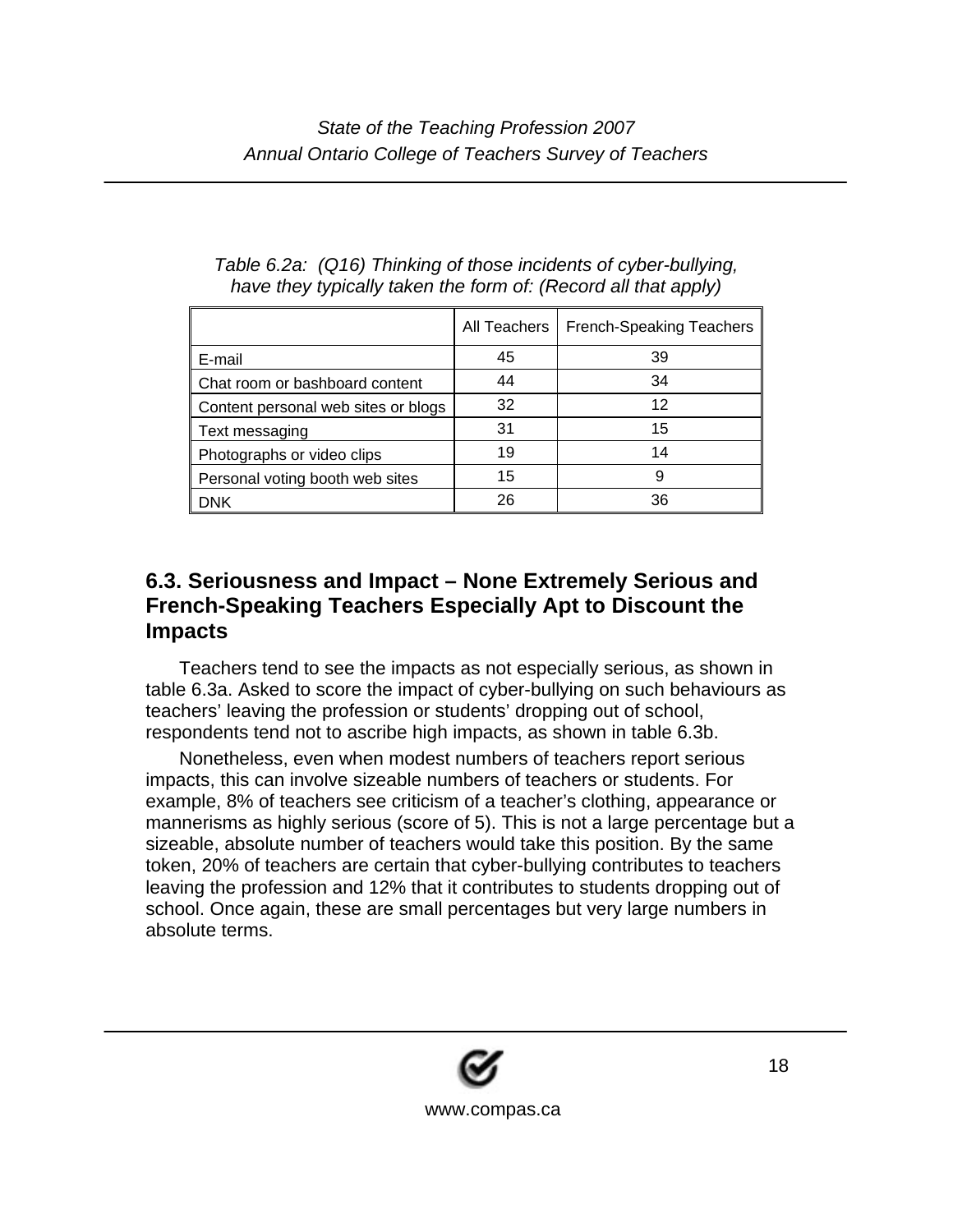French-speaking teachers are significantly less likely to believe that the impact of cyber-bullying would entail teachers leaving the profession prematurely.

|                                                  | Mean | 5  | 4  | 3  | 2  |    | <b>DNK</b> |
|--------------------------------------------------|------|----|----|----|----|----|------------|
| <b>All Teachers</b>                              |      |    |    |    |    |    |            |
| Criticism of a teacher's clothing, appearance or | 2.3  | 8  | 12 | 21 | 21 | 35 | 3          |
| mannerisms                                       |      |    |    |    |    |    |            |
| Criticism of a teacher's fairness in grading     | 2.3  | 6  | 10 | 24 | 26 | 31 | 3          |
| A subtle threat to do physical harm              | 1.9  | 9  |    | 8  | 13 | 61 | 3          |
| Malicious gossip                                 | 1.8  | 5  | 6  | 11 | 21 | 54 | 3          |
| An explicit threat to do physical harm           | 1.7  | 10 | 6  | 6  | 5  | 71 | 3          |
| <b>French-Speaking Teachers</b>                  |      |    |    |    |    |    |            |
| Criticism of a teacher's clothing, appearance or | 2.5  | 13 | 11 | 20 | 21 | 31 | 5          |
| mannerisms                                       |      |    |    |    |    |    |            |
| Criticism of a teacher's fairness in grading     | 2.2  | 7  | 6  | 20 | 28 | 34 | 5          |
| A subtle threat to do physical harm              | 1.8  | 11 | 4  |    | 9  | 65 | 5          |
| Malicious gossip                                 | 1.8  | 8  | 5  | 6  | 18 | 57 | 6          |
| An explicit threat to do physical harm           | 1.7  | 11 | 3  | 4  | 6  | 72 | 5          |

#### *Table 6.3a: (Q17) Seriousness of Specific Acts of Cyberbullying15 (5= very serious, 1 the opposite)*



 $15$  As you know, in cyber-bullying students may use the Internet in attempt to intimidate a teacher. On a 5-point scale where 5 means very serious problem and 1, the opposite, how serious are each of the following types of cyber-bullying in e-mail or on a website? RANDOMIZE UNPROMPTED DNK=9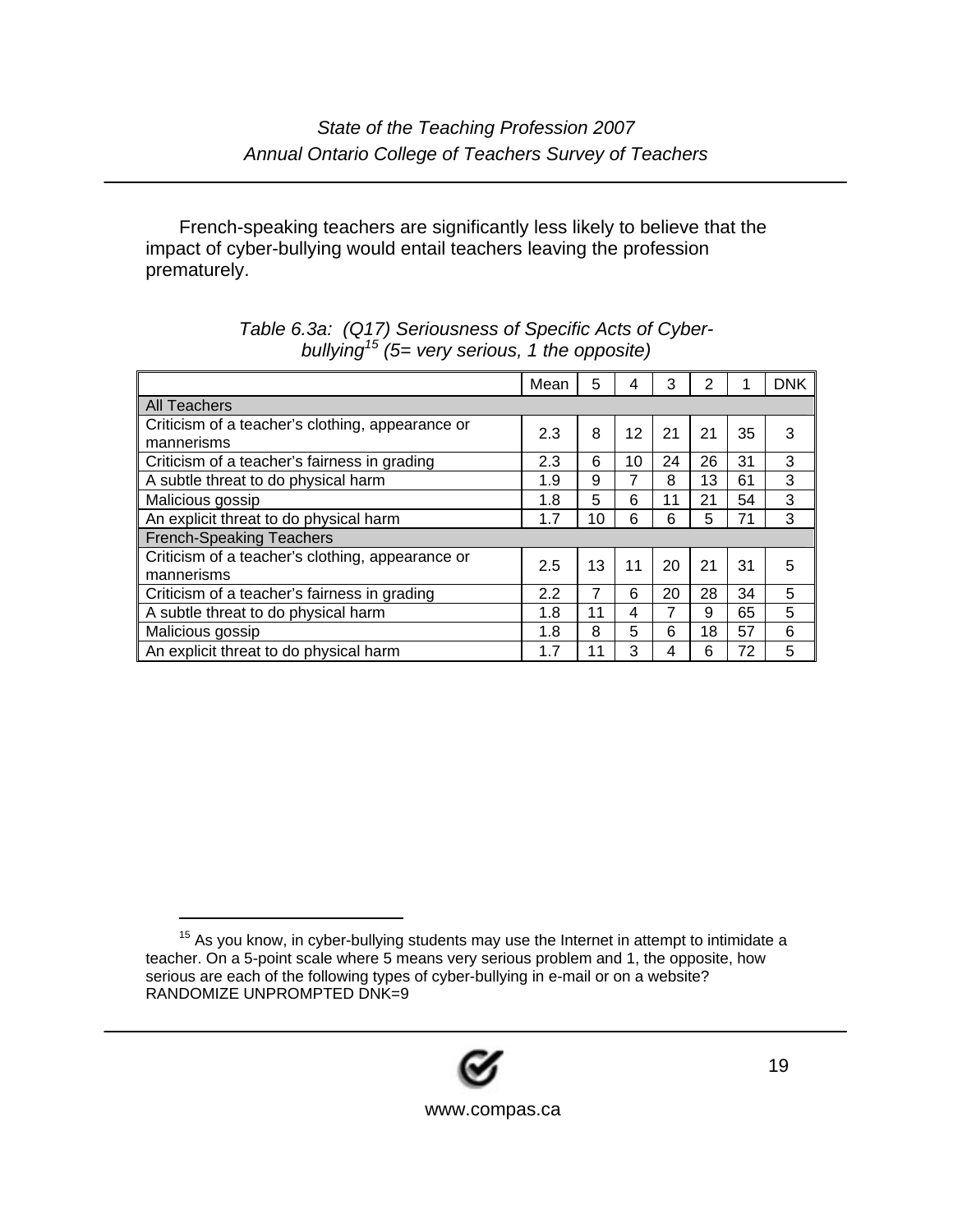|                                                | Mean | 5  | 4  | 3  | 2  | 1  | <b>DNK</b> |
|------------------------------------------------|------|----|----|----|----|----|------------|
| <b>All Teachers</b>                            |      |    |    |    |    |    |            |
| Teachers leaving the profession<br>prematurely | 3.2  | 20 | 19 | 19 | 14 | 13 | 15         |
| Students dropping out of school                | 2.9  | 12 | 16 | 21 | 20 | 15 | 16         |
| Decreased classroom quality                    | 2.7  | 10 | 13 | 24 | 23 | 20 | 10         |
| Decreased job satisfaction among teachers      | 2.7  | 11 | 15 | 21 | 22 | 22 | 10         |
| Students performing poorly                     |      | 8  | 10 | 22 | 26 | 24 | 11         |
| <b>French-Speaking Teachers</b>                |      |    |    |    |    |    |            |
| Teachers leaving the profession<br>prematurely | 2.7  | 10 | 14 | 28 | 16 | 22 | 11         |
| Students dropping out of school                | 2.7  | 9  | 16 | 24 | 20 | 19 | 12         |
| Decreased classroom quality                    | 2.7  | 10 | 13 | 28 | 23 | 19 | 8          |
| Decreased job satisfaction among teachers      | 2.5  | 6  | 12 | 25 | 25 | 22 | 10         |
| Students performing poorly                     | 2.6  | 9  | 13 | 23 | 23 | 21 | 10         |

#### *Table 6.3b: (Q18) The Impact of Cyber-bullying on Students and Teachers<sup>16</sup>*

### **6.4. School and Board Policies – Few Have Policies But Teachers Want School/Board Sanctions or Police Intervention**

Only a minority of schools have formal rules that are well understood according to teachers, as shown in table 6.4a. The rate may be fractionally higher among francophone schools, given the pattern of response among French-speaking teachers.

The percentage of schools with clear, understood policies is smaller than the percentage of teachers who want action. Almost half of teachers – significantly higher among francophones – want schools or boards to get involved in sanctioning students, as shown in table 6.4b. Meanwhile two-fifths would call in the police – significantly fewer with that opinion among French



 $16$  Using a five-point scale where 5 means definitely contributes and 1, the opposite, so far as you can tell to what extent does cyber-bullying contribute to RANDOMIZE UNPROMPTED  $DNK = 9$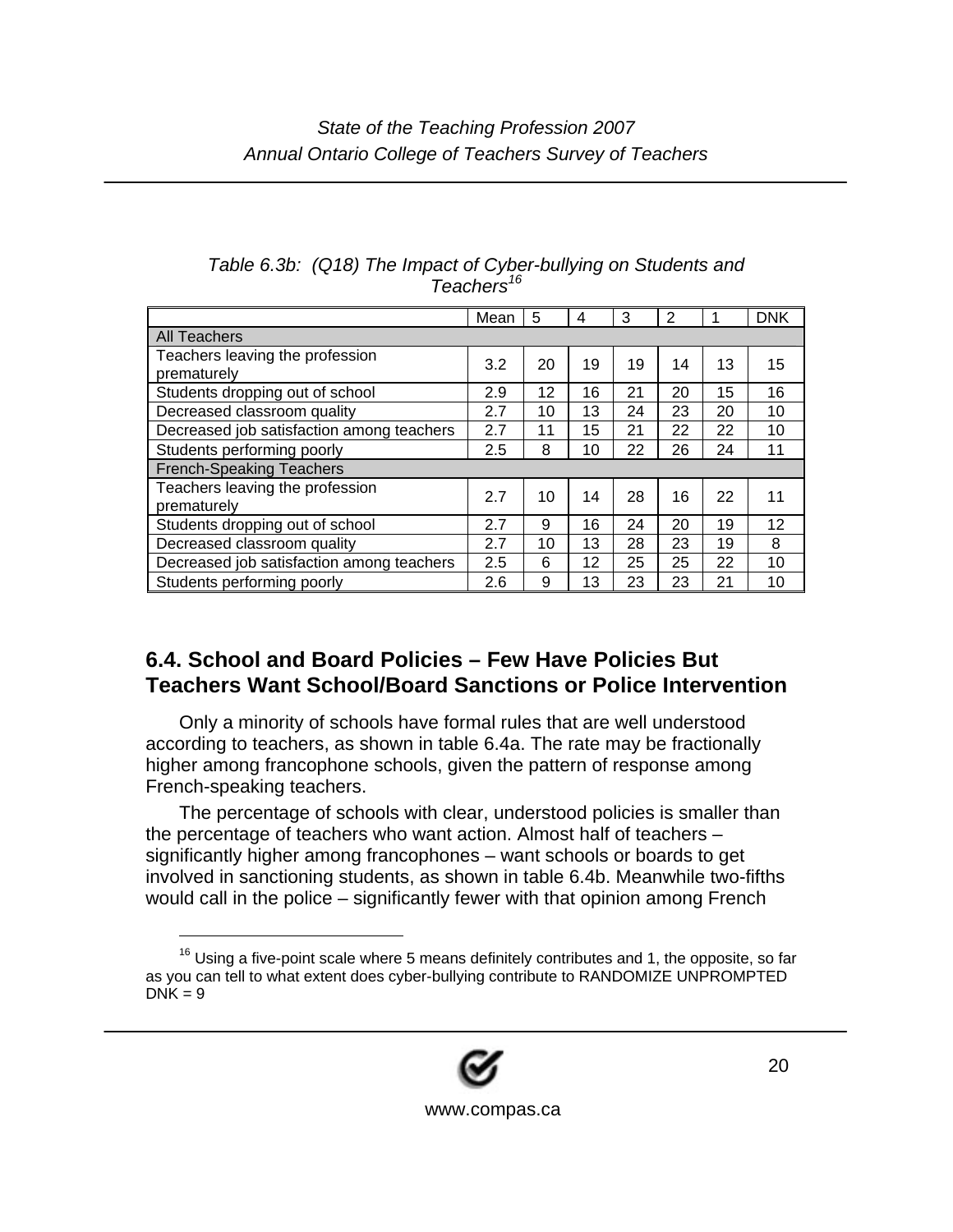speakers. Teachers' views about what should be done apply about equally to whether teachers or students are the targets of such cyber-bullying, as evidenced in table 6.4c.

|                                                                        | All Teachers | French-Speaking<br><b>Teachers</b> |
|------------------------------------------------------------------------|--------------|------------------------------------|
| There are formal, well understood rules with<br>potential consequences | 37           | 45                                 |
| There may be formal rules, but they are not<br>widely understood       | 27           | 18                                 |
| There are informal rules                                               | 16           | 12                                 |
| DNK/NR                                                                 | 10           | 13                                 |
| There are no rules                                                     | 10           | 12                                 |

#### *Table 6.4a: (Q19) Which of the following best describes your school's position on cyber-bullying?*

#### *Table 6.4b: (Q20) Which of the following opinions about the School's or Board's role in protecting teachers from cyber-bullying is closest to your own?*

|                                                                                                           | Αll<br><b>Teachers</b> | French-Speaking<br><b>Teachers</b> |
|-----------------------------------------------------------------------------------------------------------|------------------------|------------------------------------|
| School or boards should sanction students involved in<br>harassing teachers online                        | 46                     | 59                                 |
| Most or all incidents of cyber-bullying should be reported to<br>the police                               | 41                     | 30                                 |
| There's not much that schools or boards can do to protect<br>teachers from students harassing them online |                        | 6                                  |
| DNK/NR                                                                                                    | 6                      |                                    |

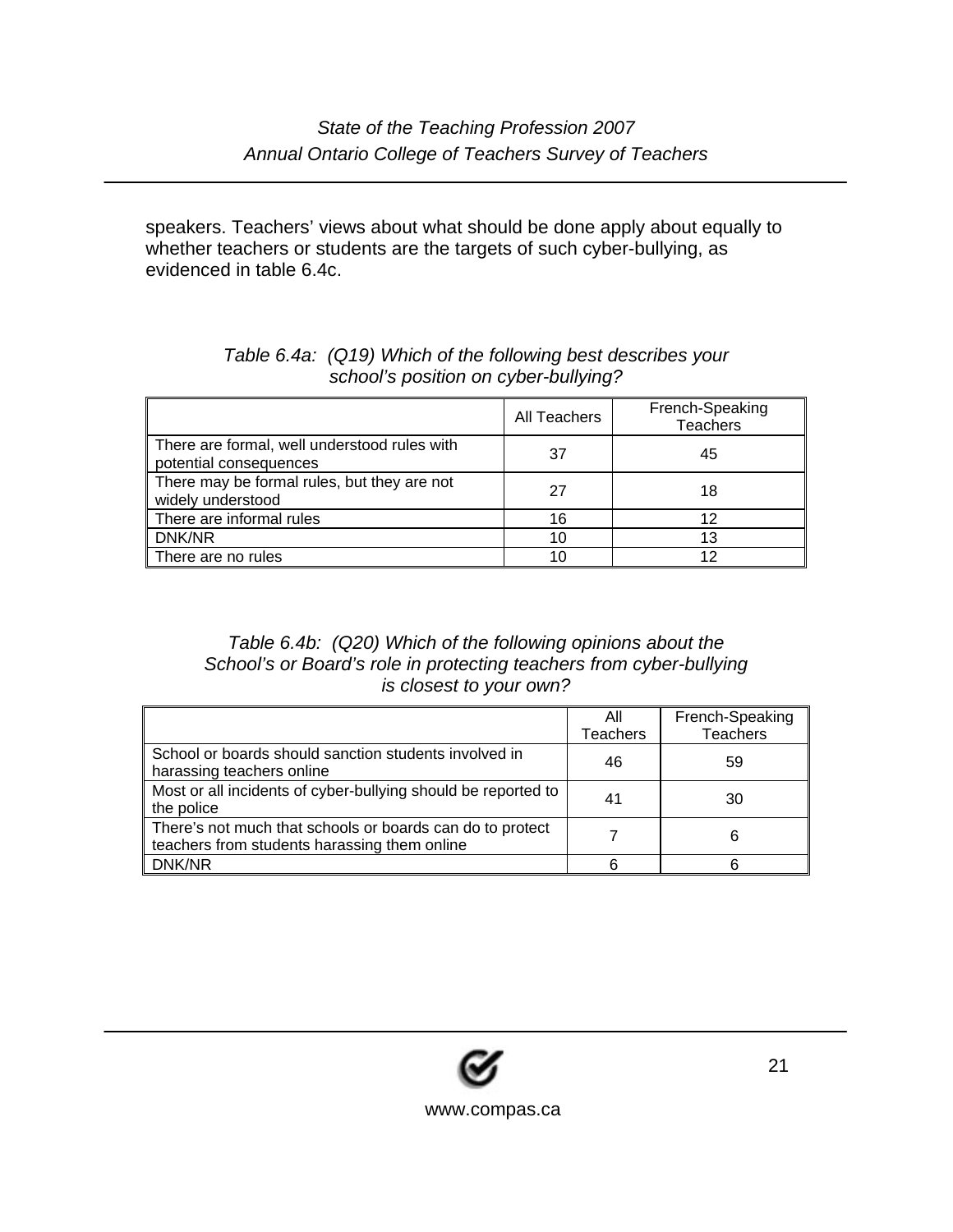#### *Table 6.4c: (Q21) Which of the following opinions on students harassing students with cyber-bullying is closest to your own?*

|                                                                                                                 | All             | French-Speaking |
|-----------------------------------------------------------------------------------------------------------------|-----------------|-----------------|
|                                                                                                                 | <b>Teachers</b> | <b>Teachers</b> |
| School or boards should sanction students involved in<br>harassing students online                              | 47              | 61              |
| Most or all incidents of cyber-bullying should be reported to<br>the police                                     | 43              | 28              |
| There's not much that schools or boards can do to protect<br>students from other students harassing them online | 5               | 6               |
| DNK/NR                                                                                                          | 5               | 6               |

### **6.5. E-Mail Policies and Practices – Half of Schools/Boards Have Formal Policies on Student E-Communication, a Fifth on Teacher E-Communication**

The field of e-communication policy seems inchoate insofar as school or board policy is concerned. About half of teachers report the existence of well understood rules with potential consequences on the subject of student communication, as shown in table 6.5a. The corresponding proportion with clearly understood policies for teacher-student e-mail communication is a fifth, as shown in table 6.5b.

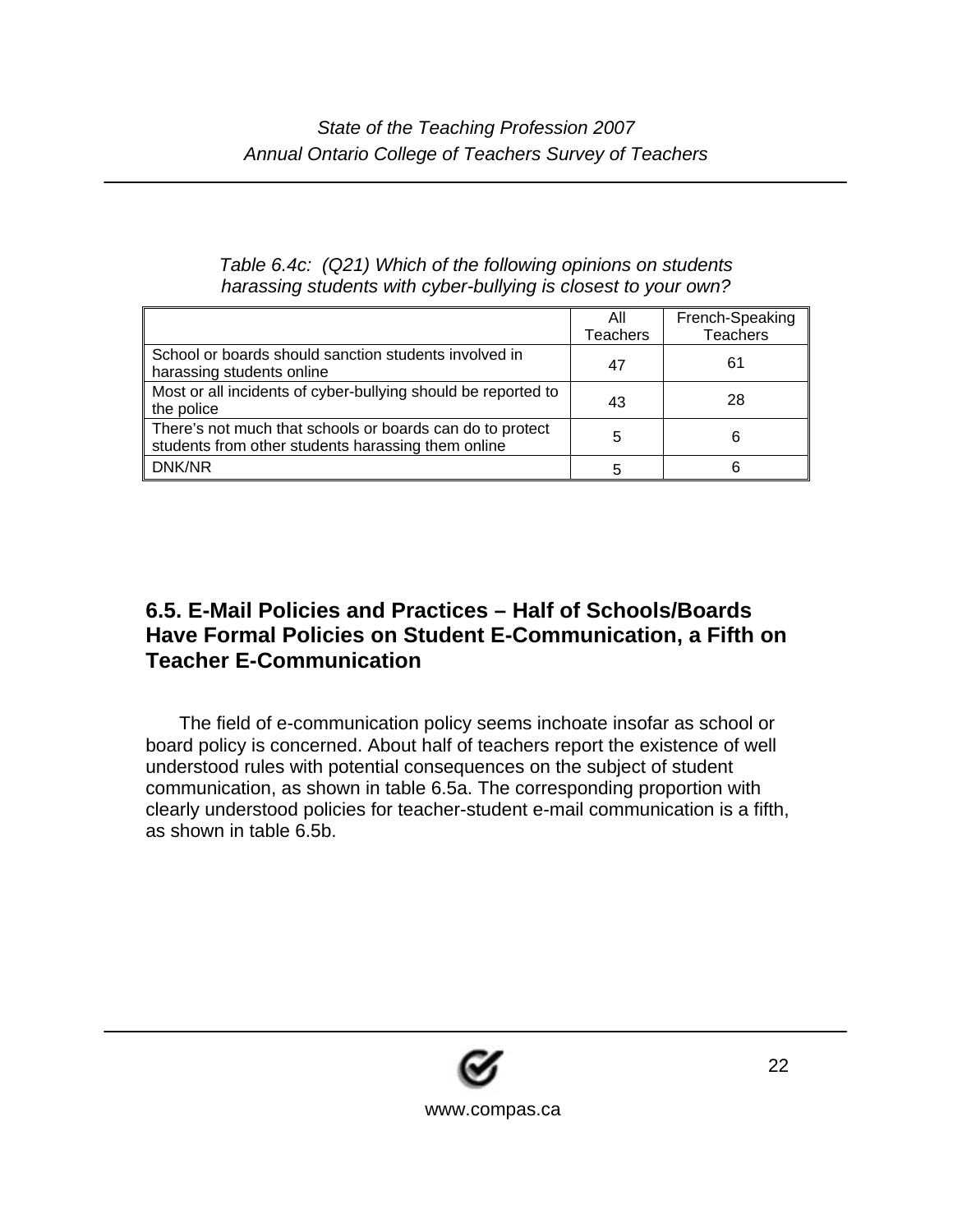#### *Table 6.5a: (Q22) Which of the following statements best describes any policy that your school or board may have on how students may communicate on the Internet in e-mail, chat rooms, or websites?*

|                                                                        | All<br><b>Teachers</b> | French-Speaking<br><b>Teachers</b> |
|------------------------------------------------------------------------|------------------------|------------------------------------|
| There are formal, well understood rules with<br>potential consequences | 49                     | 45                                 |
| There may be formal rules, but they are not widely<br>understood       | 25                     | 13                                 |
| There are informal rules                                               | 11                     | 15                                 |
| There are no rules                                                     | 6                      | 15                                 |
| DNK/NR                                                                 | 9                      | 13                                 |

*Table 6.5b: (Q25) Which of the following describes your school's or board's policy on teacher-student e-mail communication?* 

|                                                                  | All<br><b>Teachers</b> | French-Speaking<br><b>Teachers</b> |
|------------------------------------------------------------------|------------------------|------------------------------------|
| There are formal, well understood rules                          | 21                     | 33                                 |
| There may be formal rules, but they are not widely<br>understood | 23                     |                                    |
| There are informal rules                                         | 22                     | 17                                 |
| There are no rules                                               | 18                     | 29                                 |
| DNK/NR                                                           | 17                     | 13                                 |

### **6.6. Teachers' Actual E-Mail Practices – Rare to Students, Infrequent to Parents**

In a setting of unclear rules governing teacher-student e-mail communication, most teachers rarely communicate to students by e-mail, as shown in table 6.6a. Eighty-three percent do not ever e-mail their students. A smaller majority do not communicate with parents by e-mail (60%), as shown in

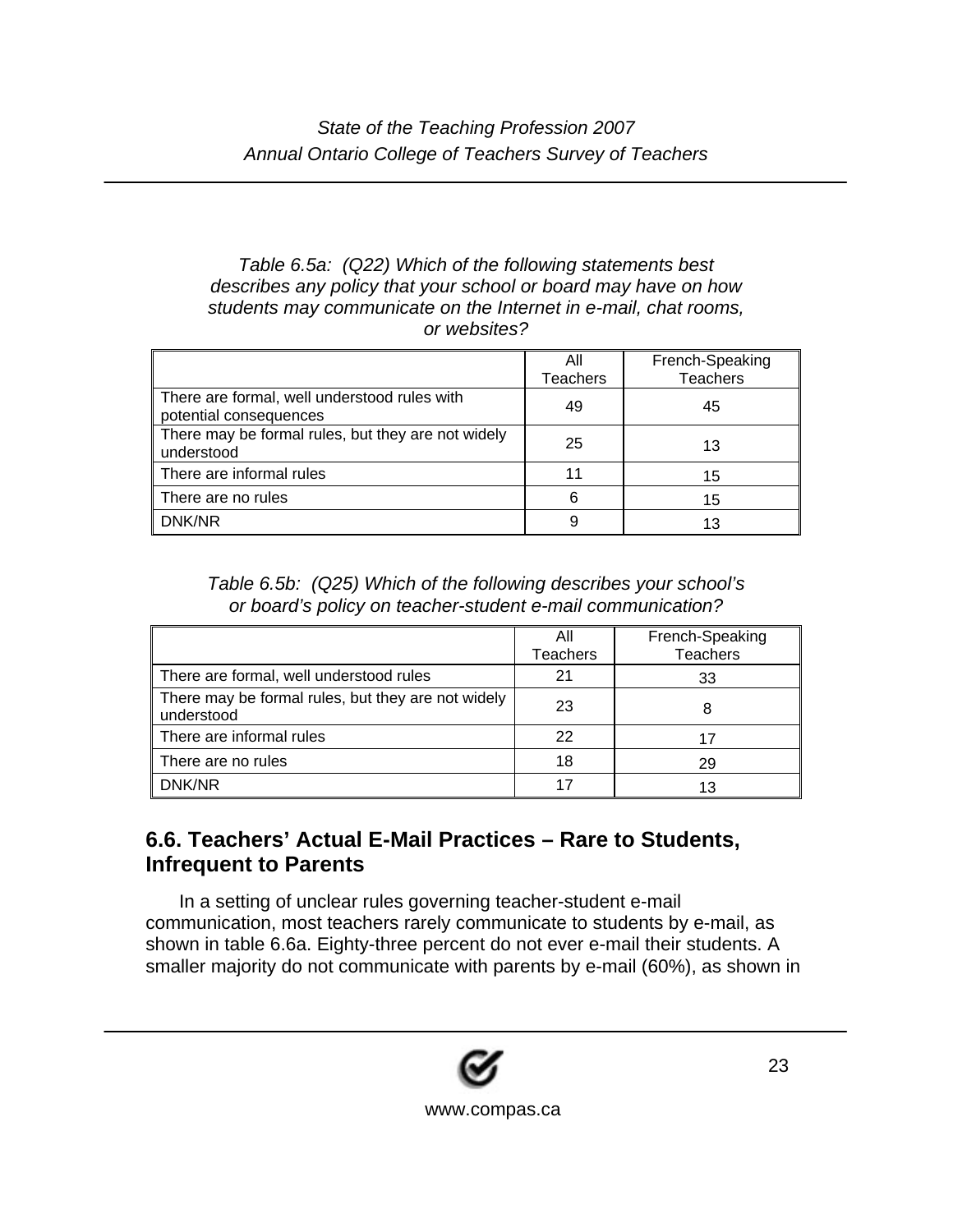table 6.6b. French-speaking teachers may be communicating slightly more often by e-mail with parents than do teachers as a whole.

|              | All Teachers | <b>French-Speaking Teachers</b> |
|--------------|--------------|---------------------------------|
| Never        | 83           | 80                              |
| Occasionally | 13           | 14                              |
| Regularly    |              |                                 |
| DNK/NR       |              |                                 |

*Table 6.6a: (Q24) Do you communicate with your students by email?* 

*Table 6.6b: (Q23) Do you communicate with parents by e-mail?* 

|              | All Teachers | <b>French-Speaking Teachers</b> |
|--------------|--------------|---------------------------------|
| Never        | 60           | 51                              |
| Occasionally | 28           | 36                              |
| Regularly    |              | 12                              |
| DNK/NR       |              |                                 |

## **7.0. Patterns of Response by Theme**

### **7.1. Overview**

Ontario teachers are relatively homogeneous in their views. The most striking demographic pattern involves the obvious impact of age on retention. Older respondents are less certain that they will be in the profession in five years.

Three more interesting patterns are reported in this section:

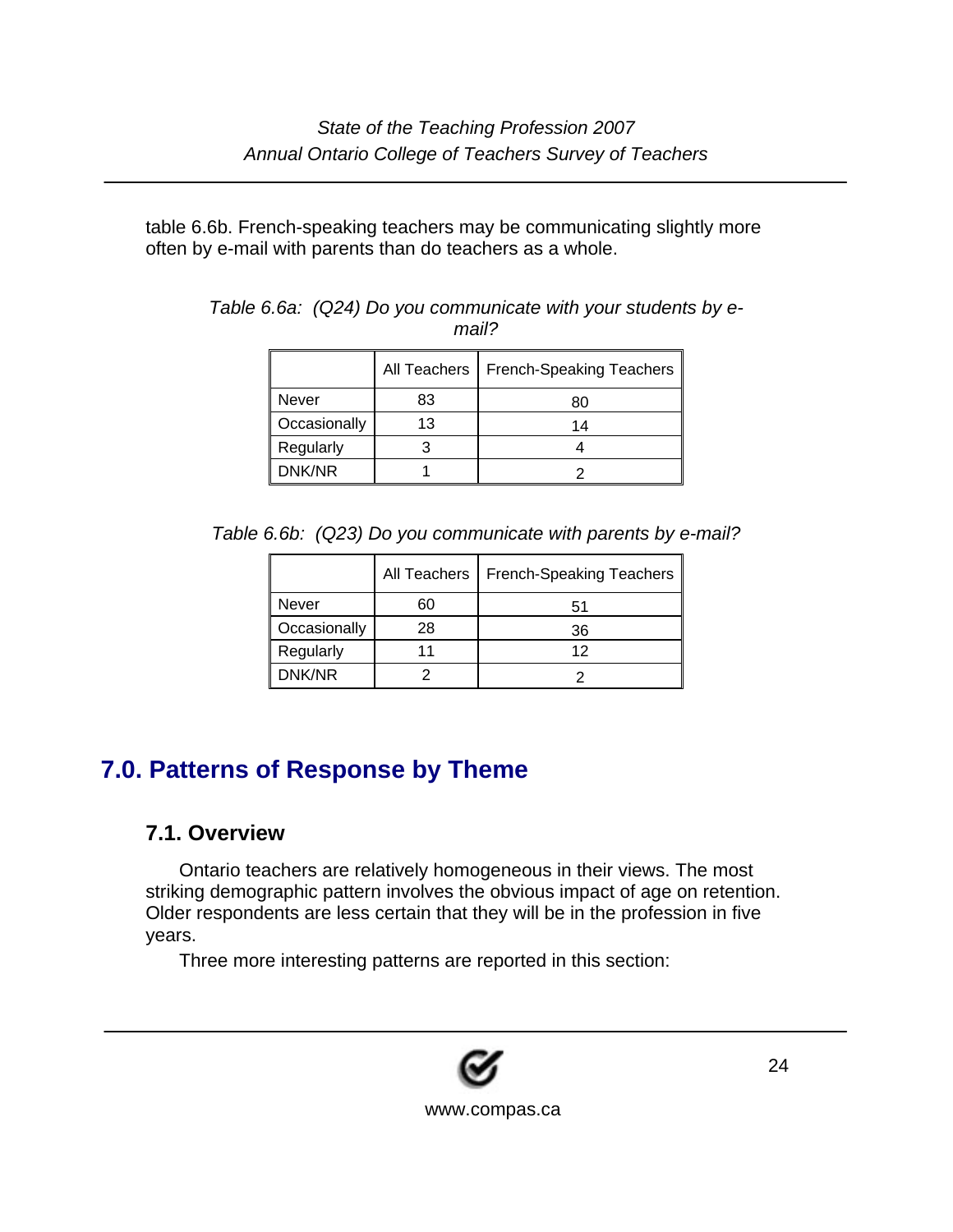*State of the Teaching Profession 2007 Annual Ontario College of Teachers Survey of Teachers* 

- $\Box$  The age-related rise in job satisfaction and safety consciousness of teachers, especially in their early 30's; and
- $\Box$  Some unique patterns among French-speaking teachers including their more sanguine attitudes towards many job challenges and their greater reports on cyber-bullying of students.

#### **7.2. Age as a Driver of Opinion**

Few age-related patterns emerged in the survey. One exception involves an increase in job satisfaction with age. Teachers are generally very satisfied with their profession, as reported in section 2.2. They become more satisfied with the profession as they age. For example, 24% of the youngest cohort in fig. 7a report the highest level of satisfaction (score of 5 on the 5-point scale) compared to 35% and 40% among successive cohorts.



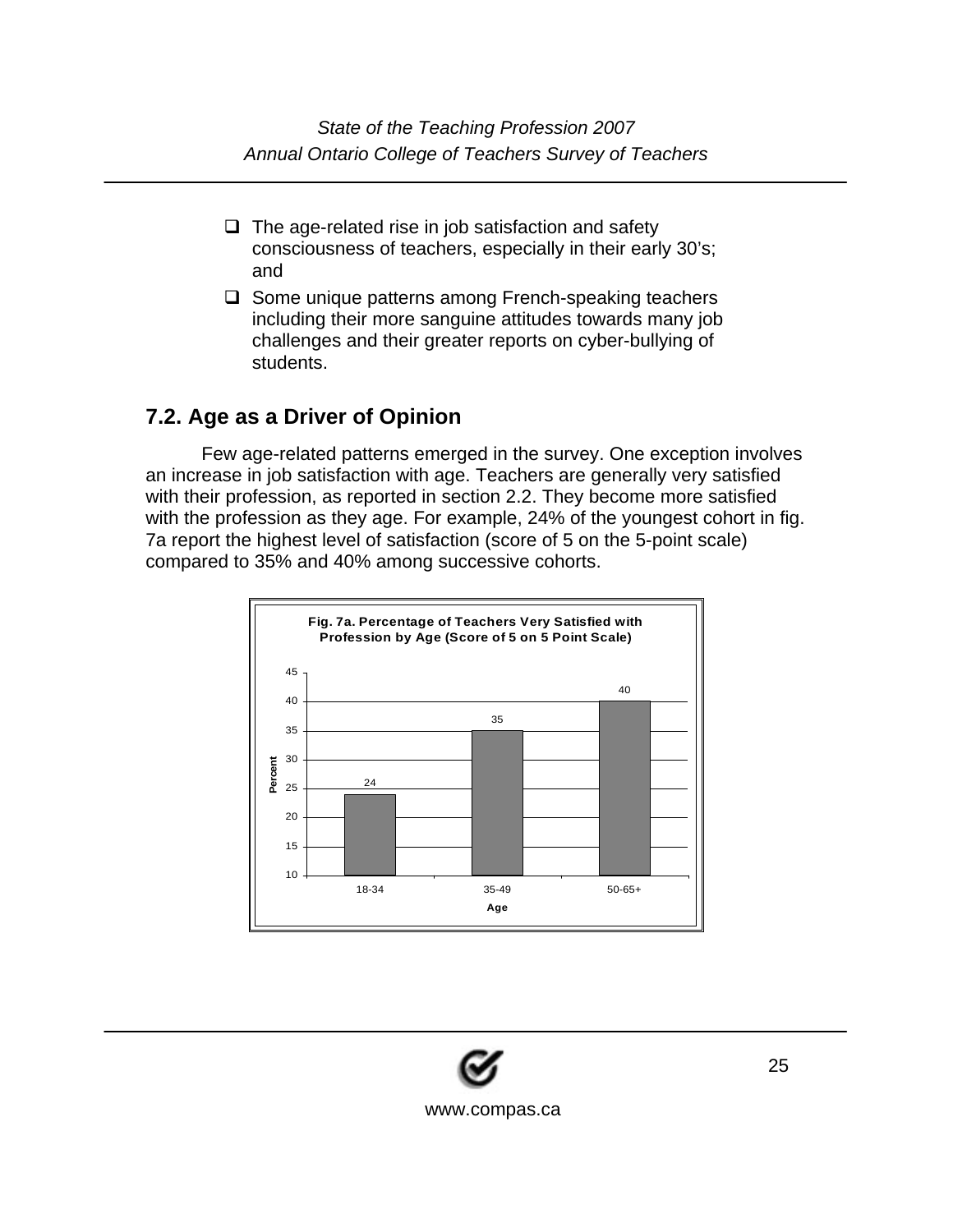Another exception to the absence of age differences is a slight tendency for teachers to become more security-conscious in their late twenties and early thirties. With respect to perceptions of school safety as a serious challenge, perceptions of its seriousness rises from the 18-34 cohort to the 35-49 cohort and then again to the 50+ cohort, as shown in fig. 7b.



A slightly similar pattern emerges in attitudes towards involving the police in the case of cyber-bullying. Support for calling in the police in the case of cyber-bullying jumps in the late 20's and early 30's and then abates slightly, as shown in fig. 7c.

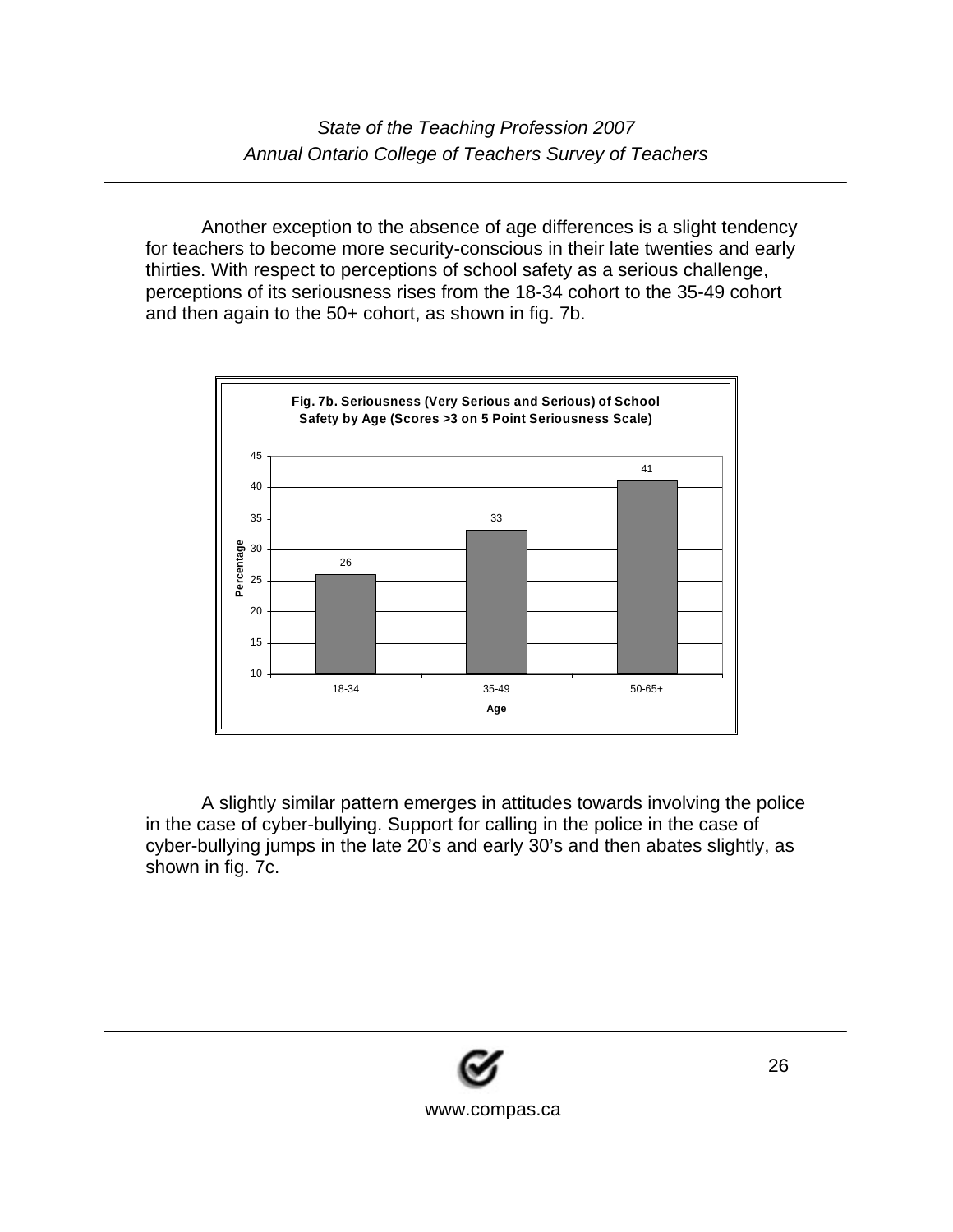

### **7.3. The Unique Experiences of French-Speaking Teachers**

The body of this report documented most of the unique perspectives of French-speaking teachers. The general differences involve more sanguine attitudes by French-speaking teachers on many issues, more reports of formal school/board policies on e-communications-related themes, and a greater desire to sanction students for cyber-bullying along with a lesser desire to involve the police.

Specific differences can be distilled as follows:

 $\Box$  French-speaking teachers are more sanguine about 8 of 11 in a series of challenges facing teachers on which they were asked for an opinion; on the remaining three (standardized tests, lack of parental support, and lack of respect for the profession) opinions are identical;

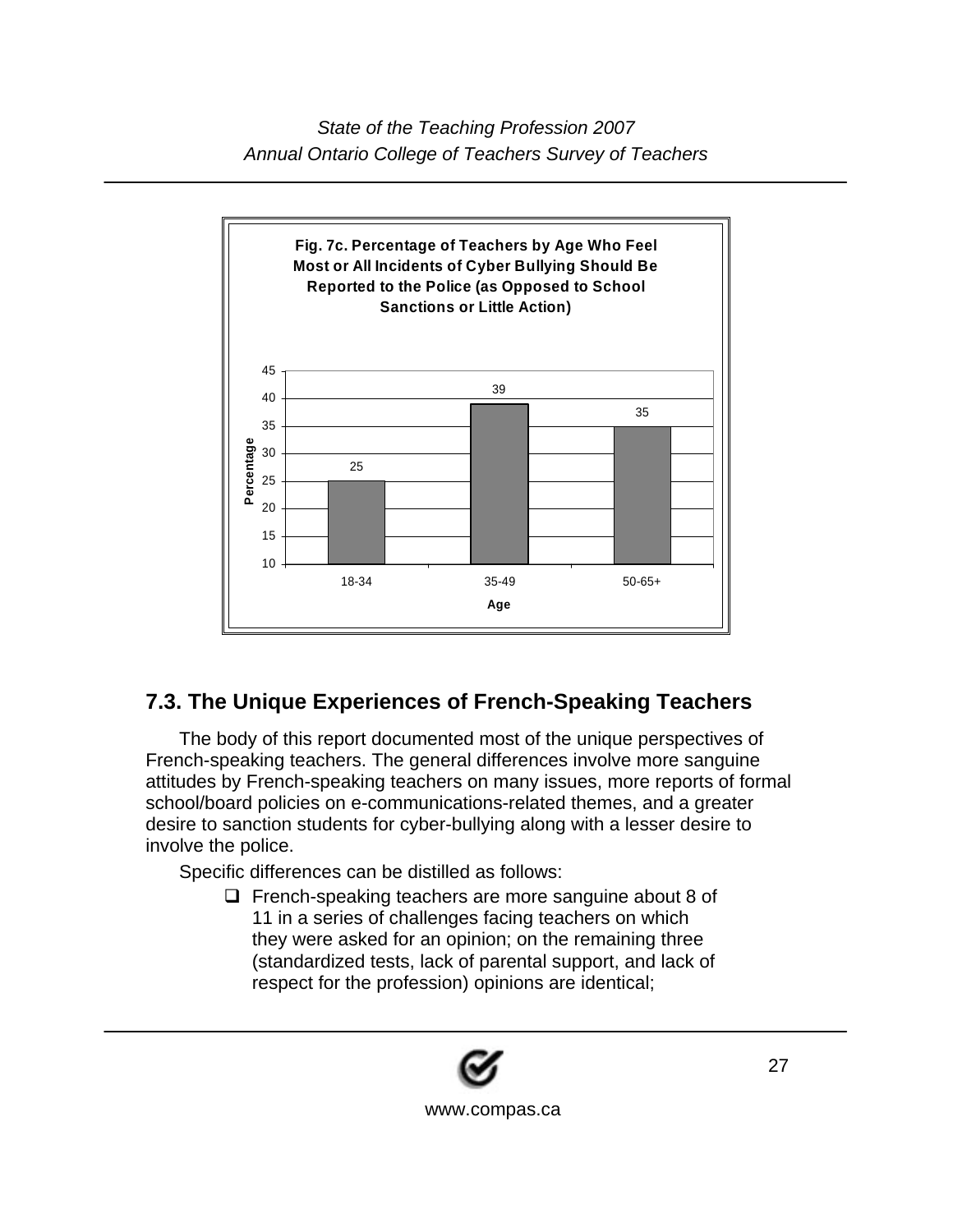- $\Box$  More intense opposition to the idea of professional designation;
- $\Box$  More sanguine assessments of changes in the quality of classroom life;
- $\Box$  More sanguine assessments of the impact of primary classroom size caps;
- $\Box$  More intense concern about the seriousness of the oversupply issue along with less reported awareness of the issue;
- $\Box$  More reporting of students being the targets of cyberbullying;
- $\Box$  Lower or more sanguine estimates of the impact of cyber-bullying on the inclination of teachers to leave the profession;
- $\Box$  Slightly, but significantly, higher reports of formal, well understand rules in respect of both cyber-bullying and teachers' e-mail communication to students; and
- $\Box$  Greater desire for schools/boards to sanction students involved in cyber-bullying along with a lesser desire to involve the police.

## **8.0. Conclusion**

This survey uncovered some fascinating perspectives, experiences, and opinions relating to:

- $\Box$  career issues including satisfaction, challenges, class size, and reputational matters;
- $\Box$  cyber-bullying issues including the breadth of the phenomenon, board policies, and teacher preferences for how to respond; and